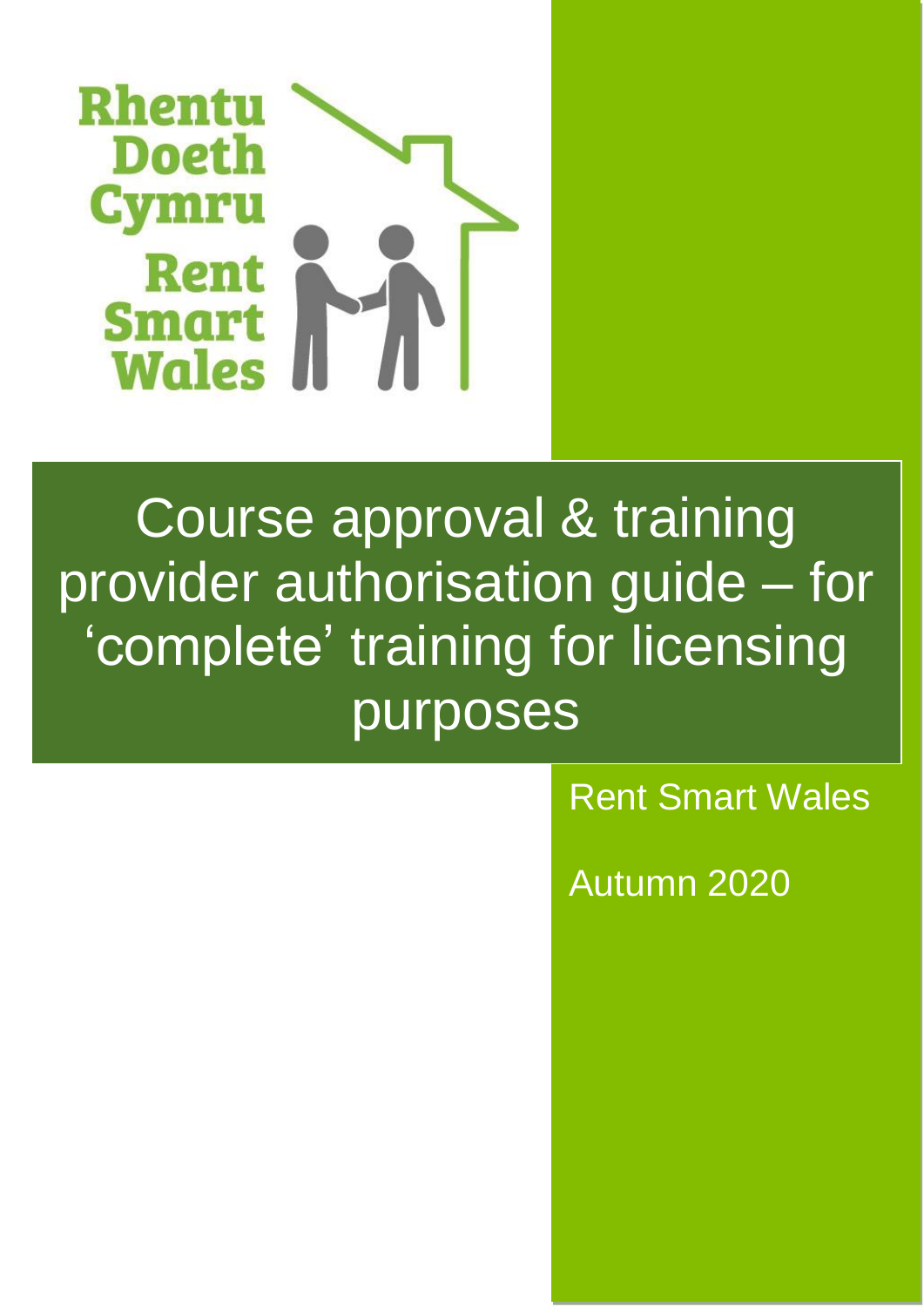# Course approval and training provider authorisation guide - for 'complete' training for licensing purposes

This guide is intended for providers who wish to offer 'complete' training to potential licensees who need to obtain a licence. It provides guidance on creating Rent Smart Wales approved landlord and/or agent training courses, as well as information on how to become an authorised training provider for 'complete' training. If you also want to offer Continuing Professional Development (CPD) training, you must read the guide which explains how to apply for CPD course approval and training provider authorisation. This can be found on the Rent Smart Wales website, on the downloads page: [www.rentsmart.gov.wales/en/resource-library/](http://www.rentsmart.gov.wales/en/resource-library/)

This guide is divided in four sections:

#### **Course approval**

- o Background
- o Landlord course requirements
- o Agent course requirements
- o Course approval conditions
- o Supporting documentation
- o Course approval fee

#### **Training provider authorisation**

- o Training provider authorisation conditions
- o Supporting documentation
- o Training provider authorisation fee

#### **Rent Smart Wales audit**

- o Monitoring requirements
- o Audit objectives
- o Assurance ratings

#### **Course approval and training provider authorisation renewal**

o Renewal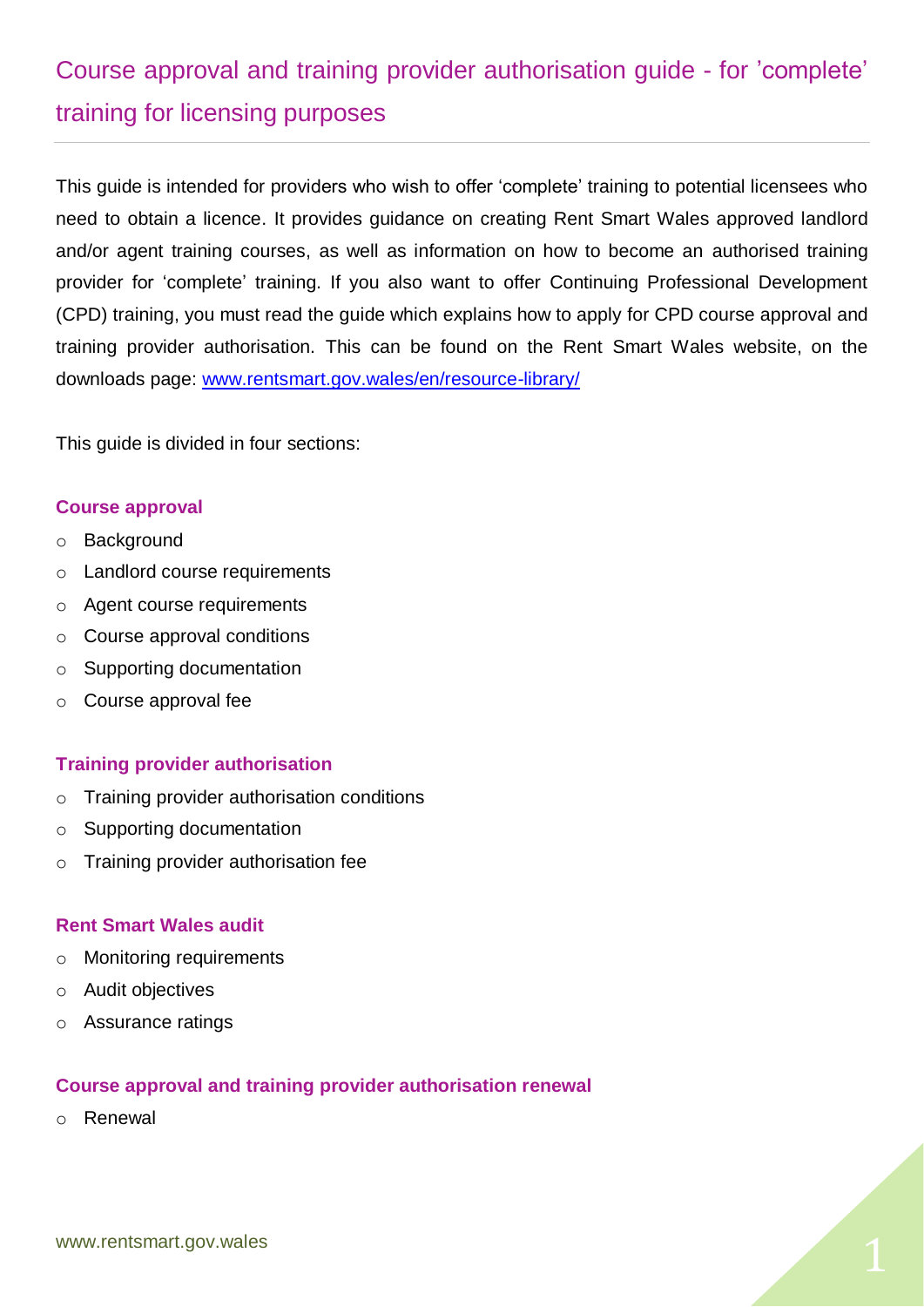If you require assistance with completing the application forms, or need further information about the application process, please contact the Rent Smart Wales Training Team on 03000 133 344 or [RentSmartWales.Training@cardiff.gov.uk](mailto:RentSmartWales.Training@cardiff.gov.uk)

# Course approval

#### **Background**

Part 1 of the **[Housing \(Wales\) Act 2014](http://www.legislation.gov.uk/anaw/2014/7/contents)** requires any landlord who has a rental property in Wales which is let on an assured, assured shorthold or regulated tenancy to register with Rent Smart Wales. Landlords who undertake letting activities and property management work at their rental properties are also required to apply to Rent Smart Wales for a licence. Landlords who are not involved in managing their rental properties do not need a licence, however, they must use a licensed agent and register as a landlord declaring their agent on the registration. Licensing requirements stipulate licence holders must complete approved training. This training should provide landlords and agents with relevant, up to date information and professional knowledge in order to successfully manage tenancies within the law and provide rented accommodation in good repair.

Under Regulation 4 of **[The Regulation of Private Rented Housing](http://www.legislation.gov.uk/wsi/2015/1366/contents/made) (Training Requirements) [\(Wales\) Regulations 2015](http://www.legislation.gov.uk/wsi/2015/1366/contents/made)**, the Licensing Authority must specify requirements in relation to training (in accordance with 19(3)(a) of the Housing (Wales) Act 2014).

Training must specify:

- a) the statutory obligations of a landlord and tenant
- b) the contractual relationship between a landlord and tenant
- c) the role of an agent who carries out letting activities or property management work
- d) best practice in letting and managing dwellings subject to, or marketed or offered for let under, a domestic tenancy
- e) the role of a landlord who carries out lettings activities or property management work
- f) any other requirements in relation to training which the licensing authority considers necessary to be included in an approved training course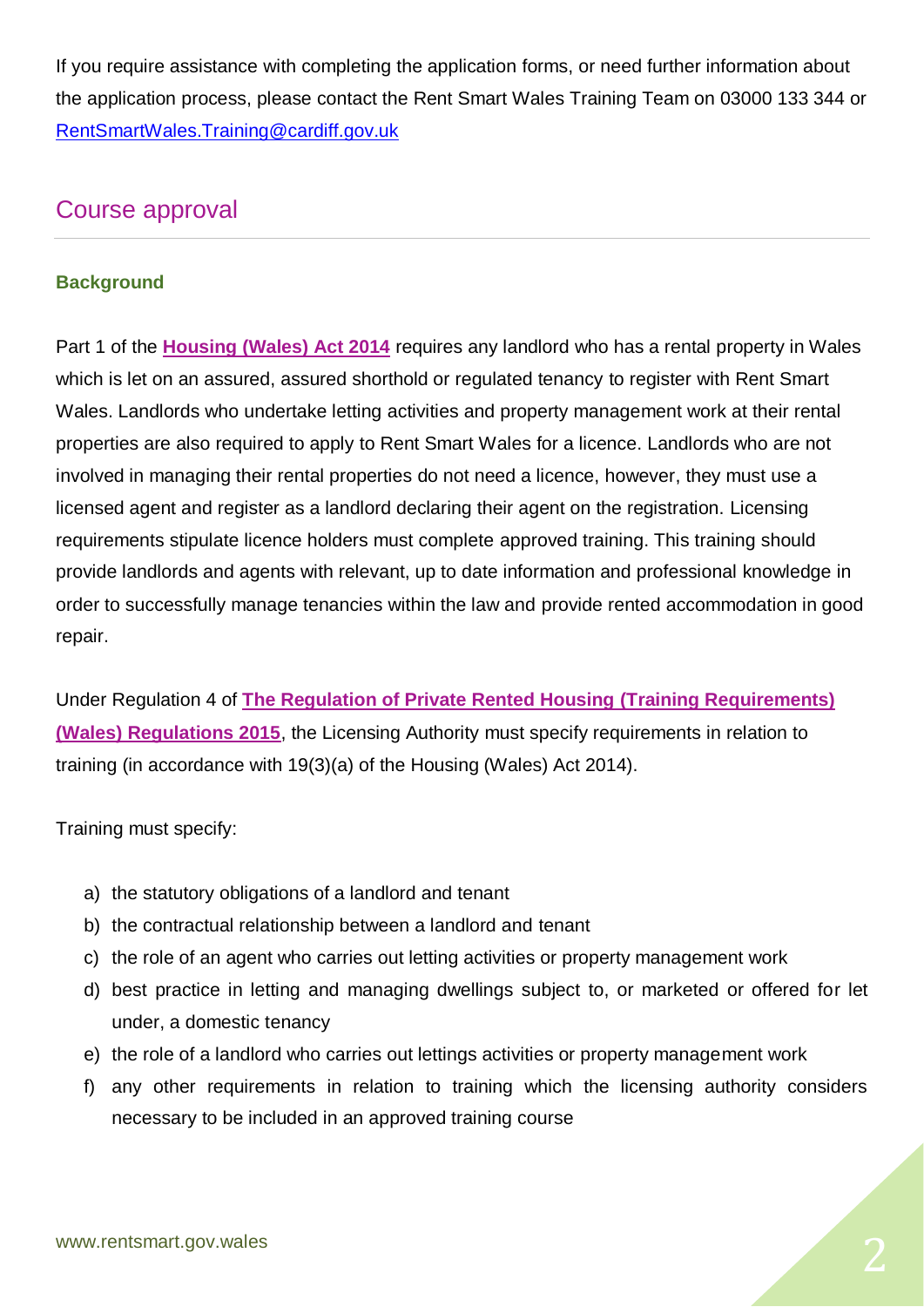The legislation makes provision for courses to be approved. In determining applications for course approval, the Licensing Authority (Rent Smart Wales) will assess whether a course meets the minimum content requirements. This document covers the minimum requirements for **a landlord** course (as defined under section 2(1) in the Housing (Wales) Act 2014) and a course for a person acting on behalf of a landlord (**an agent**) (as defined in section 9 of the Housing (Wales) Act 2014) for the purposes of licensing.

Under each subject heading the course should deliver stated learning outcomes. This will not just be the statutory obligations for the delegate, but also the statutory obligations of a tenant and best practice in relation to the subject. All training should be in line with the Rent Smart Wales Code of Practice created by the Welsh Ministers under section 40 of the Housing (Wales) Act 2014.

# Landlord course requirements

Courses must provide content on **statutory and contractual requirements** and **best practice**, making it clear the differentiation between each. In addition, the landlord must understand their obligations, tenant's obligations, and where a landlord instructs one, the agent's obligations.

The course content can be delivered in any order or under any number of modules; as long as the overarching learning outcomes are met. When delivering courses through an online platform, training providers should ensure courses are, as a minimum, interactive and engaging, providing an environment that stimulates learning.

The course approval assessment process will consider whether there is an adequate validation process. Rent Smart Wales will require that the learners validation involves a robust examination process which demonstrates that the delegate has a good understanding of the syllabus covered.

The content below is relevant for a 'complete' course aimed at landlords or landlords' staff (defined as 'connected persons') who must undertake training either as part of an initial or renewal licence application. You must ensure all areas listed below are covered in your course content.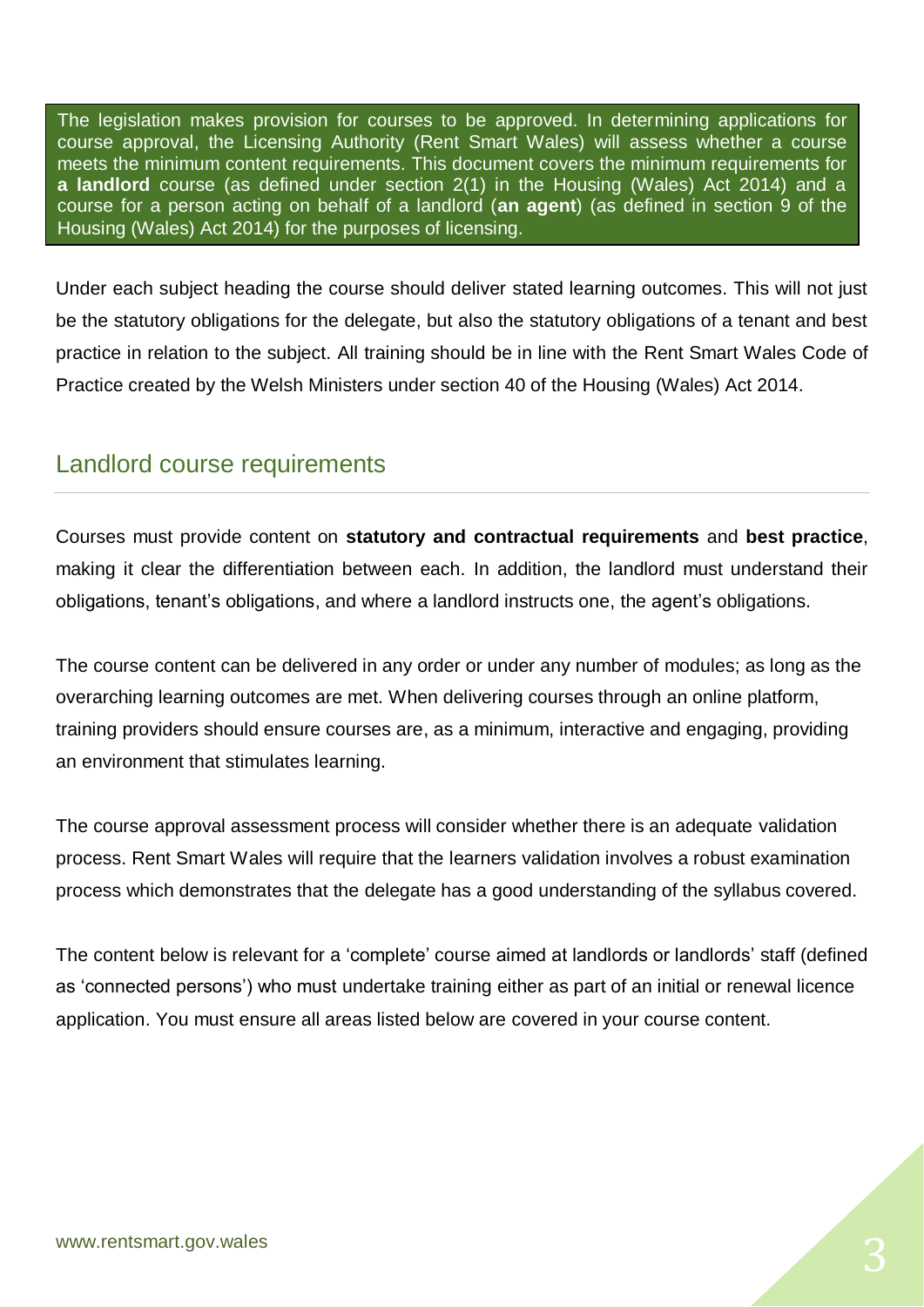# **Landlord course content for initial licence application**

| The Housing (Wales) Act 2014           |                                                                       |
|----------------------------------------|-----------------------------------------------------------------------|
| <b>Rent Smart Wales</b>                | Overview, purpose of legislation, Welsh<br>Government<br>Registration |
|                                        | Licensing                                                             |
|                                        | <b>Conditions/Code of Practice</b>                                    |
|                                        | Fit & proper person                                                   |
|                                        | Training                                                              |
|                                        | Enforcement                                                           |
|                                        | <b>Agent Audit (Rent Smart Wales)</b>                                 |
|                                        | Changes which must be notified to RSW by law                          |
|                                        | Maintaining registration and renewing a licence                       |
|                                        | 'Connected Person' under Housing (Wales) Act                          |
|                                        | 2014                                                                  |
|                                        | <b>Key relationships</b>                                              |
| <b>Definition and responsibilities</b> | Agent, landlord, tenant                                               |
|                                        | <b>Pre-tenancy considerations</b>                                     |
| <b>Permissions/instructions</b>        | Freeholder                                                            |
|                                        | Mortgage provider                                                     |
|                                        | Insurance company                                                     |
|                                        | Rent Smart Wales registration/licence                                 |
| <b>Tax</b>                             | Income tax (HMRC)                                                     |
|                                        | Capital gains tax                                                     |
|                                        | Inheritance tax                                                       |
|                                        | Council tax                                                           |
|                                        | Land transaction tax                                                  |
| <b>Property investment</b>             | Investing in a property                                               |
|                                        | Private rented sector (PRS) market                                    |
| Where to get advice                    | Landlord associations                                                 |
|                                        | <b>Rent Smart Wales Code of Practice</b>                              |
| <b>Letting options</b>                 | Landlord self-manage                                                  |
|                                        | Agent let only, letting & rent collection, full                       |
|                                        | management                                                            |
|                                        | Working with vulnerable tenants                                       |
| <b>Insurance</b>                       | <b>Building and contents</b>                                          |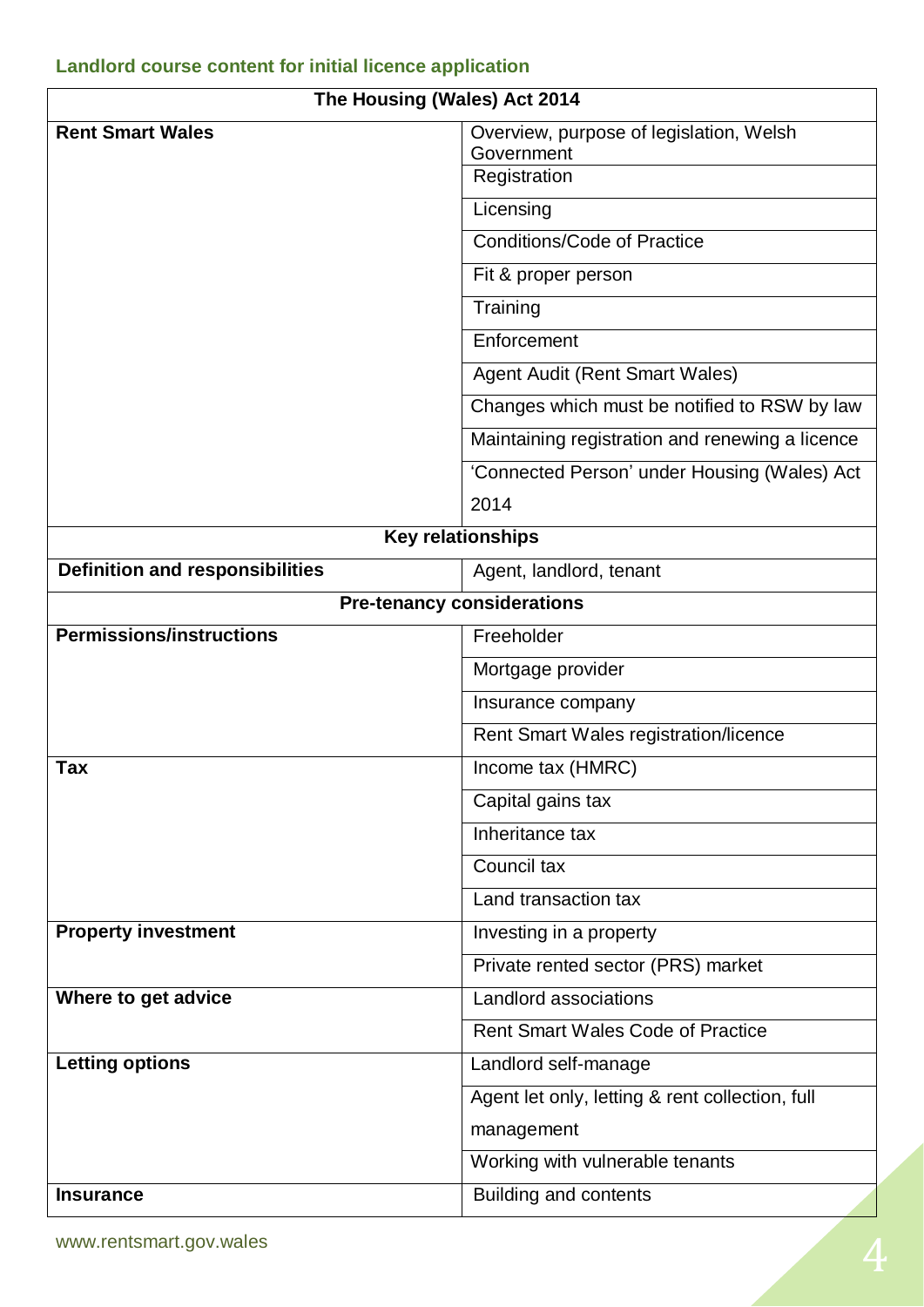|                                          | Landlord insurance                                   |
|------------------------------------------|------------------------------------------------------|
|                                          | Public liability (contractors)                       |
| <b>Advertising/marketing</b>             | Fees / breakdown and description (CMA<br>Guidelines) |
|                                          | Tenant fee ban                                       |
| <b>Energy performance</b>                | Indicators at advertising                            |
|                                          | Certificate at viewing                               |
| <b>Energy improvement</b>                | Legislative changes - tenant request                 |
|                                          | Consent & minimum E rating                           |
| <b>Property improvements</b>             | Conversions, planning and building regulations       |
|                                          | Setting up a tenancy                                 |
| <b>Types of tenancy</b>                  | Assured shorthold tenancy (AST)                      |
|                                          | Assured                                              |
|                                          | Regulated tenancy (Rent Act 1977)                    |
|                                          | New legislation: Renting Homes (Wales) Act           |
|                                          | 2016                                                 |
| <b>Tenancy considerations</b>            | Subletting and assigning                             |
|                                          | Joint and several tenancy                            |
|                                          | Succession and rights of survivor                    |
|                                          | Housing Act 1988 tenant                              |
|                                          | <b>Rental licences</b>                               |
| <b>Tenancy agreements</b>                | Written - best practice                              |
|                                          | Verbal                                               |
|                                          | <b>Unfair terms</b>                                  |
| <b>Vetting tenants</b>                   | Interview & references or reference service          |
|                                          | Guarantor                                            |
|                                          | ID checks, immigration status                        |
| <b>Protection of information</b>         | Data Protection Act 2018 / GDPR                      |
| <b>Tenancy deposits</b>                  | Deposit protection schemes                           |
|                                          | Inventory (receipts)                                 |
|                                          | Bond guarantee schemes                               |
| <b>Unlawful discrimination</b>           | Equality Act 2010                                    |
| <b>Setting the rent</b>                  | Agreement with the tenant                            |
|                                          | Rent review clause                                   |
|                                          | Rent assessment committee                            |
| <b>Inventories/schedule of Condition</b> | Inventory prepared and signed                        |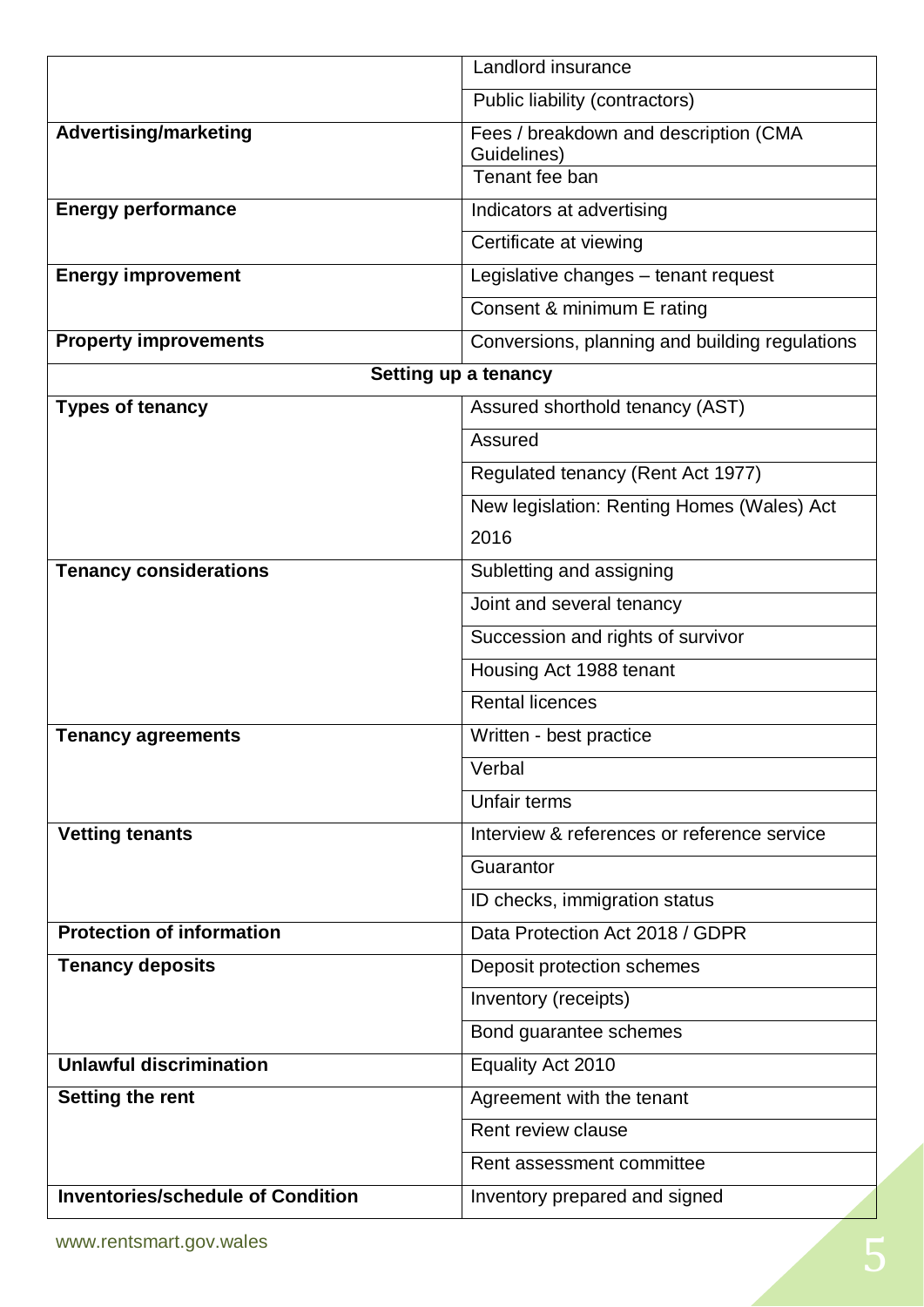|                                                  | Reasonable wear and tear                       |
|--------------------------------------------------|------------------------------------------------|
| <b>Housing benefits</b>                          | <b>Local Housing Allowance</b>                 |
|                                                  | <b>Universal Credit</b>                        |
| <b>Utilities</b>                                 | Who is responsible for paying                  |
|                                                  | Record of meter readings                       |
|                                                  | Welsh Water Regulations 2014 - Landlord Tap    |
|                                                  | Responsibilities and liabilities of a landlord |
| Law - statute, contract and Common               | Landlord and Tenant Act 1985 - repair          |
|                                                  | responsibilities                               |
|                                                  | Implied terms and expressed terms              |
| <b>Housing Health &amp; Safety Rating System</b> | Housing Act 2004                               |
|                                                  | Common hazards - 29 hazards                    |
|                                                  | Enforcement                                    |
| Key health & safety legislation                  | Electrical Safety Regulations (1994)           |
|                                                  | Fire Safety Regulations (FSO 2005)             |
|                                                  | Legionella - Health & Safety at Work Act 1974  |
|                                                  | Asbestos Regulations (2012)                    |
|                                                  | Gas Safety Regulations (1998)                  |
|                                                  | Furniture and Furniture Safety Regulations     |
|                                                  | (1988)                                         |
|                                                  | Smoking and Health Act 2006                    |
|                                                  | Condensation / damp & mould                    |
| Houses of multiple occupation (HMOs)             | Definition of a HMO                            |
|                                                  | Duties of a HMO manager - HMO Regulations      |
|                                                  | 2006                                           |
|                                                  | Licencing - Housing Act 2004, fit & proper     |
|                                                  | Failure to comply - offences                   |
|                                                  | Mandatory and additional licencing             |
| <b>Selective licensing</b>                       | Brief overview of selective licensing scheme   |
| <b>Disposal of waste</b>                         | Duty of care                                   |
|                                                  | During the tenancy                             |
| <b>Moving in</b>                                 | Key information, appliance instructions        |
| Routine visits, maintenance                      | 24 hour notice, right to quiet enjoyment (law) |
|                                                  | Periodic and other visits                      |
| <b>Emergency procedures</b>                      | <b>Emergency contact</b>                       |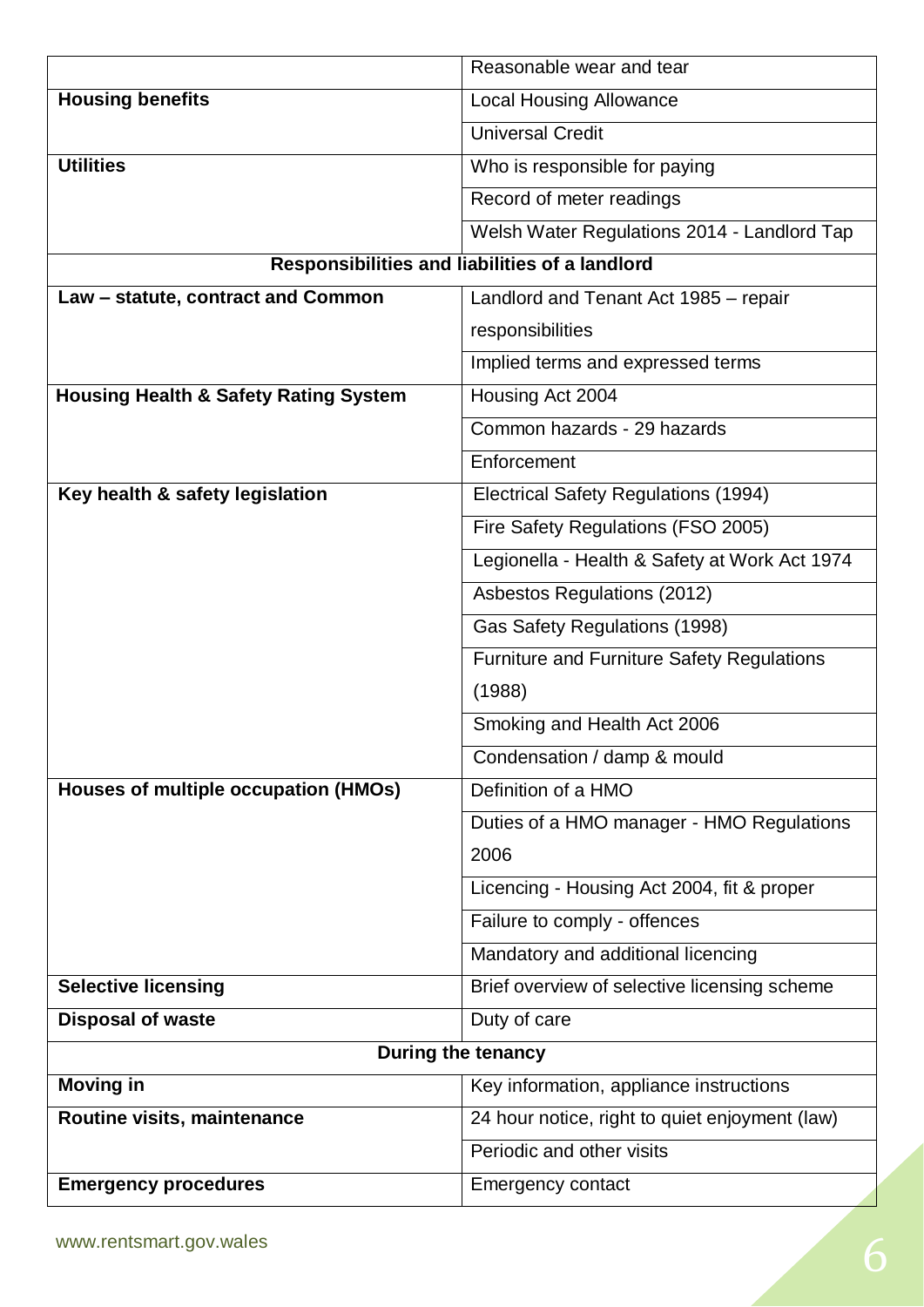|                                         | <b>Emergency entry</b>                           |
|-----------------------------------------|--------------------------------------------------|
| <b>Rent</b>                             | Collection                                       |
|                                         | Rent Books (weekly)                              |
|                                         | Section 13 Housing Act 1988                      |
|                                         | Rent arrears triggers                            |
|                                         | <b>Small Claims County Court Judgement</b>       |
| <b>Changing terms of tenancy</b>        | New Terms (Housing) Act 1988 Section 6           |
| <b>Landlord/tenant relations</b>        | Preventing, controlling, mediation, legal action |
| <b>Extending/renewing</b>               | Rolling AST / new tenancy                        |
| Improving energy efficiency             | Tenant rights, grants and schemes                |
| <b>Complaints</b>                       | Timely response                                  |
|                                         | <b>Residential Property Tribunal</b>             |
|                                         | Property redress                                 |
| <b>Ending a tenancy</b>                 |                                                  |
|                                         | Antisocial behaviour and nuisance - Section 8    |
|                                         | <b>Rent arrears - Section 8</b>                  |
| <b>Possession</b>                       | Section 21                                       |
|                                         | Accelerated possession                           |
|                                         | Abandonment                                      |
|                                         | Unlawful eviction and harassment                 |
|                                         | Fixed term/periodic                              |
| <b>Termination of tenancy by tenant</b> | Joint Tenancies - Notice to Quit                 |
|                                         | Utilities - meter readings, informing Welsh      |
|                                         | Water                                            |
|                                         | Council tax                                      |
| <b>Moving out</b>                       | Inventory                                        |
|                                         | Deposit return - receipts, alternative dispute   |
|                                         |                                                  |
|                                         | resolution                                       |

#### **Landlord course content for renewal licence application**

For licence renewal purposes, the course content below has been revised to focus on less topics but the expectation is that the subject matter covered will be in more detail, more practical with the opportunity for additional case studies and discussion. It is not required that the course follows the sequence described below, as long as the topics are covered.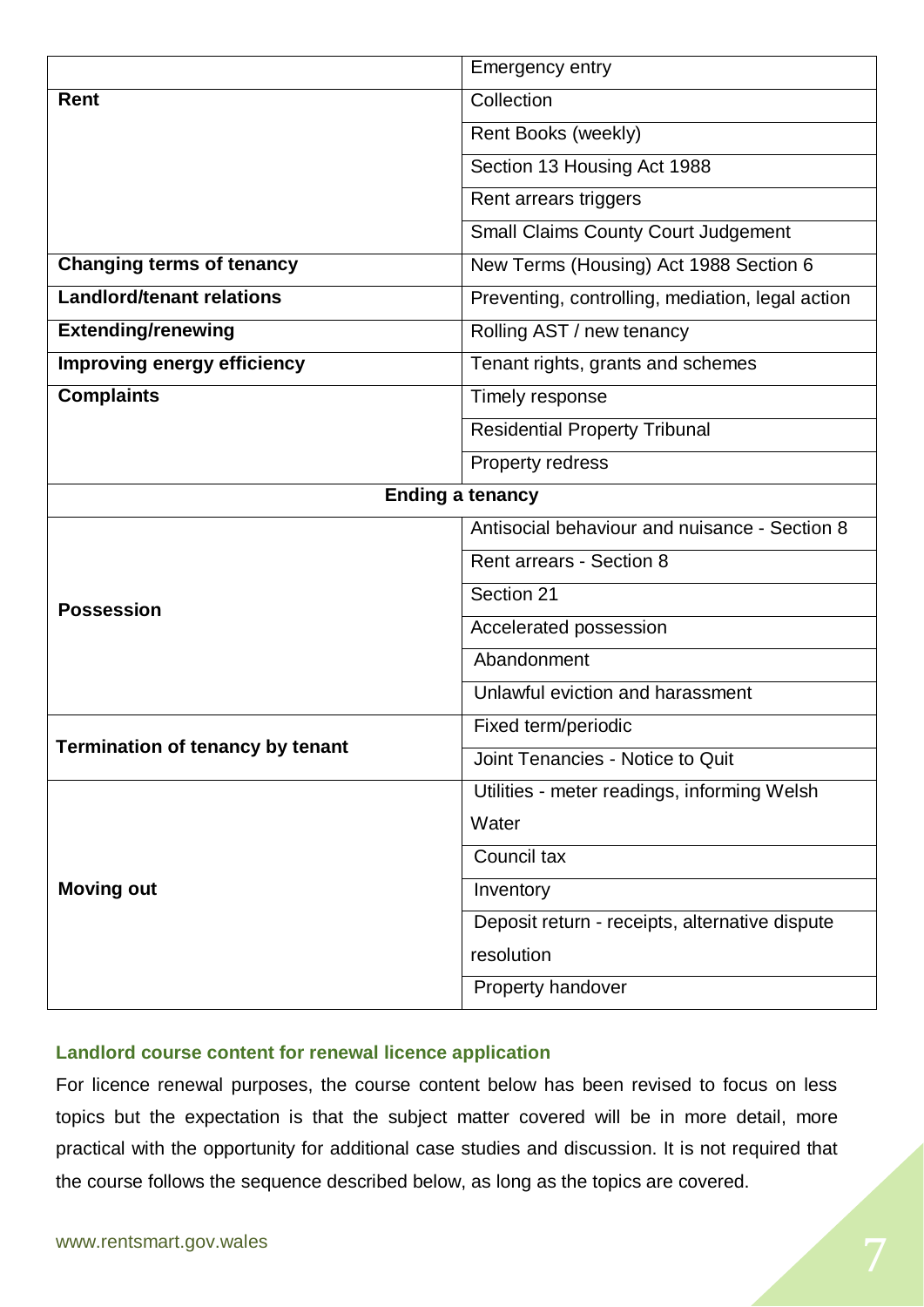| The Housing (Wales) Act 2014                 |                                                                         |
|----------------------------------------------|-------------------------------------------------------------------------|
| <b>Rent Smart Wales</b>                      | Overview and purpose of the legislation                                 |
|                                              | Recap of the actions taken to comply by the                             |
|                                              | licensee                                                                |
|                                              | Benefits of RSW and encourage sign up for<br>updates                    |
|                                              | Duty to keep information up to date                                     |
|                                              | Licence conditions                                                      |
|                                              | <b>Rent Smart Wales Code of Practice</b>                                |
|                                              |                                                                         |
| <b>Definition and responsibilities</b>       | Agent, landlord, tenant                                                 |
|                                              | <b>Pre-tenancy considerations</b>                                       |
| <b>Target audience</b>                       | Working with vulnerable tenants and support                             |
|                                              | packages                                                                |
| <b>Insurance</b>                             | Student lets, additional challenges                                     |
|                                              | <b>Building and contents</b><br>Landlord insurance                      |
|                                              |                                                                         |
| <b>Advertising/marketing</b>                 | Public liability (contractors)<br>Fees / breakdown and description (CMA |
|                                              | guidelines)                                                             |
|                                              | Tenant fee ban                                                          |
| <b>Energy performance certificates (EPC)</b> | Indicators at advertising                                               |
|                                              | Certificates at viewing                                                 |
|                                              | Minimum legal standard                                                  |
| <b>Property improvements</b>                 | What needs planning and building regulation                             |
|                                              | approval                                                                |
|                                              | Setting up a tenancy                                                    |
| <b>Tenancies</b>                             | Assured Shorthold Tenancy (AST) (joint and                              |
|                                              | several)                                                                |
|                                              | Renting Homes (Wales) Act 2016 - overview                               |
| <b>Tenancy agreements</b>                    | Setting up a tenancy appropriately and correctly                        |
|                                              | <b>Unfair terms</b>                                                     |
| <b>Vetting tenants</b>                       | Interview & references or reference service                             |
|                                              | Guarantor                                                               |
|                                              | ID checks, immigration status                                           |
| <b>Protection of information</b>             | Data Protection Act 2018 and GDPR                                       |
| <b>Tenancy deposits</b>                      | Deposit protection schemes                                              |
|                                              | Inventory (receipts)                                                    |
|                                              | Legal compliance requirements and pitfalls                              |
| <b>Unlawful discrimination</b>               | Equality Act 2010, protected characteristics and                        |
|                                              | relevant case law                                                       |
|                                              |                                                                         |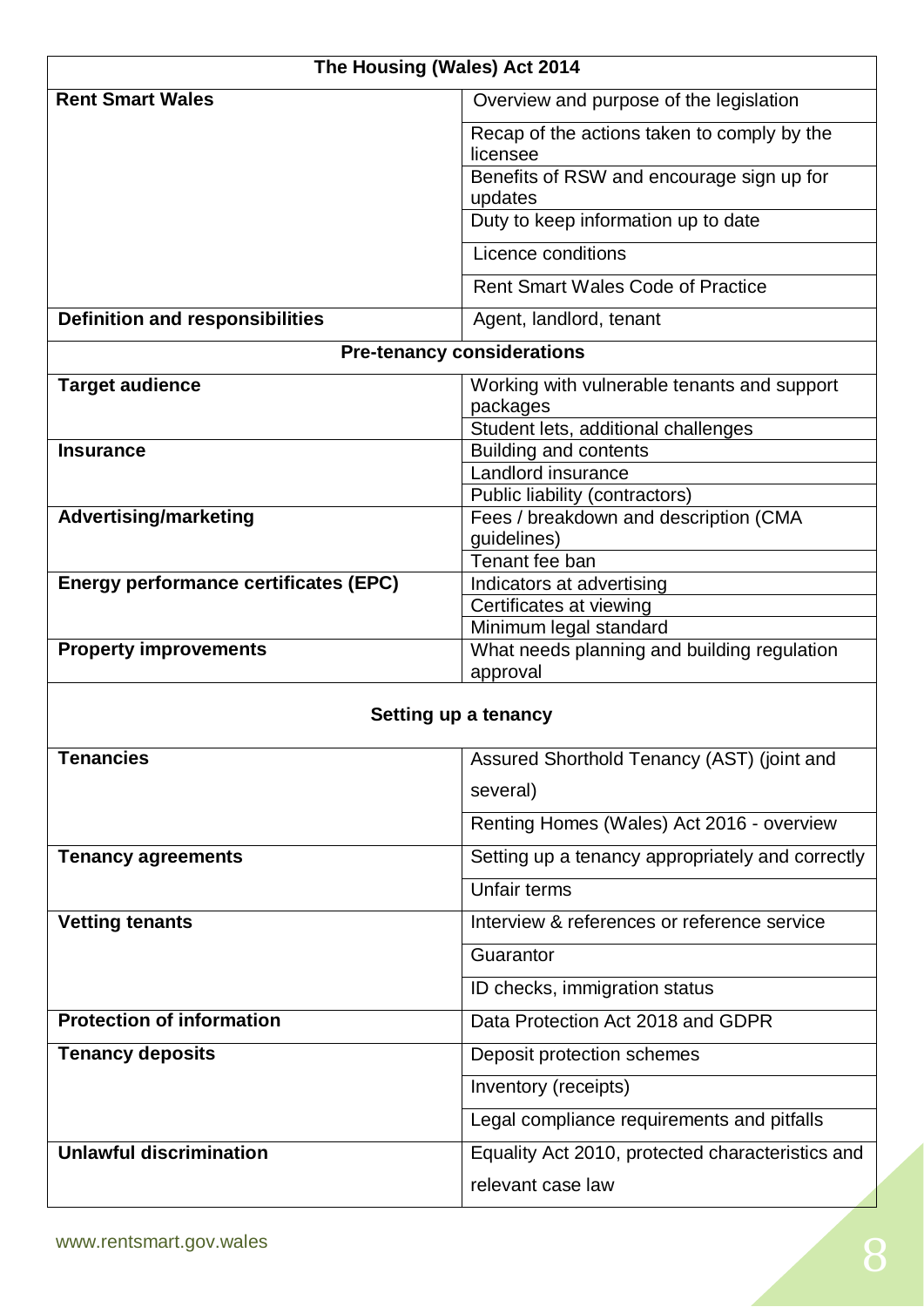| <b>Setting and reviewing rent</b>                | Importance of dialogue with tenant                |
|--------------------------------------------------|---------------------------------------------------|
|                                                  | Relevant legal processes - Section 13 Housing     |
|                                                  | Act 1988                                          |
| Inventories/schedule of condition                | Inventory prepared and signed                     |
|                                                  | Reasonable wear and tear                          |
| <b>Financial assistance</b>                      | <b>Local Housing Allowance</b>                    |
|                                                  | <b>Universal Credit</b>                           |
|                                                  | <b>Tenancy Saver Loan</b>                         |
|                                                  | Other grant assistance for landlords and tenants  |
| <b>Utilities</b>                                 | Notifying suppliers                               |
|                                                  | Welsh Water Regulations 2014 - Landlord Tap       |
|                                                  |                                                   |
|                                                  | Responsibilities and liabilities of a landlord    |
|                                                  | Landlord and Tenant Act 1985 - repair             |
| Law - statute, contract and Common               | responsibilities                                  |
|                                                  | Implied terms and expressed terms                 |
|                                                  | Electrical Safety Regulations (1994)              |
|                                                  | Fire Safety Regulations (FSO 2005)                |
|                                                  | Legionella - Health & Safety at Work Act 1974     |
| Key health & safety legislation                  | Asbestos Regulations (2012)                       |
|                                                  | Gas Safety Regulations (1998)                     |
|                                                  | <b>Furniture and Furniture Safety Regulations</b> |
|                                                  | (1988)                                            |
|                                                  | Smoking and Health Act 2006                       |
|                                                  | Housing Act 2004                                  |
|                                                  | Common hazards - 29 hazards                       |
|                                                  | Detail on specific hazard avoidance in relation   |
|                                                  | to:                                               |
| <b>Housing Health &amp; Safety Rating System</b> | Condensation damp and mould                       |
|                                                  | Infection control                                 |
|                                                  | Fire safety                                       |
|                                                  | Slips, trips and falls and protection from        |
|                                                  | accidents                                         |
|                                                  | Duty of care                                      |
| <b>Disposal of waste</b>                         | Legal framework                                   |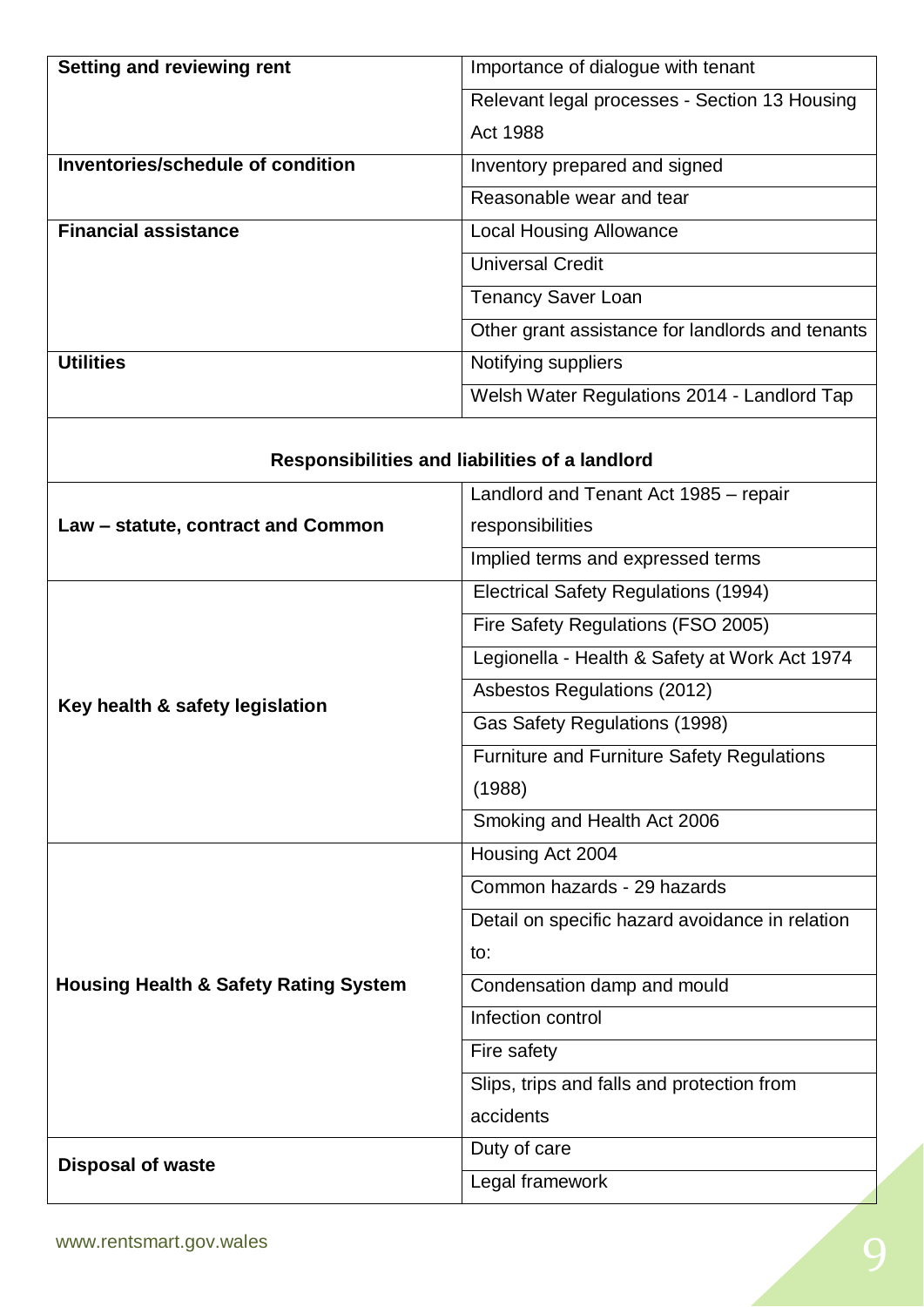|                                       | <b>During the tenancy</b>                        |
|---------------------------------------|--------------------------------------------------|
| <b>Moving in</b>                      | Key information, appliance instruction           |
| <b>Routine visits and maintenance</b> | 24 hour notice, right to quiet enjoyment (law)   |
|                                       | Periodic and other visits                        |
| <b>Emergency procedures</b>           | <b>Emergency contact</b>                         |
|                                       | Emergency entry                                  |
| <b>Rent</b>                           | Rent arrears triggers                            |
|                                       | <b>Small Claims County Court Judgement</b>       |
|                                       | Early warning signs                              |
|                                       | Support packages for tenant                      |
| <b>Changing terms of tenancy</b>      | New Terms (Housing) Act 1988 Section 6           |
| <b>Landlord/tenant relations</b>      | Preventing, controlling, mediation, legal action |
| <b>Extending/renewing</b>             | Rolling AST / new tenancy                        |
| <b>Complaints</b>                     | Complaint procedure and link to licence          |
|                                       | condition                                        |
| <b>Ending a tenancy</b>               |                                                  |
|                                       | Antisocial behaviour and nuisance - section 8    |
|                                       | Rent arrears - section 8                         |
| <b>Possession</b>                     | Section 21                                       |
|                                       | Accelerated possession                           |
|                                       | Abandonment                                      |
|                                       | Unlawful eviction and harassment                 |
|                                       | Inventory                                        |
| <b>Moving out</b>                     | Deposit return - receipts, alternative dispute   |
|                                       | resolution                                       |

Property handover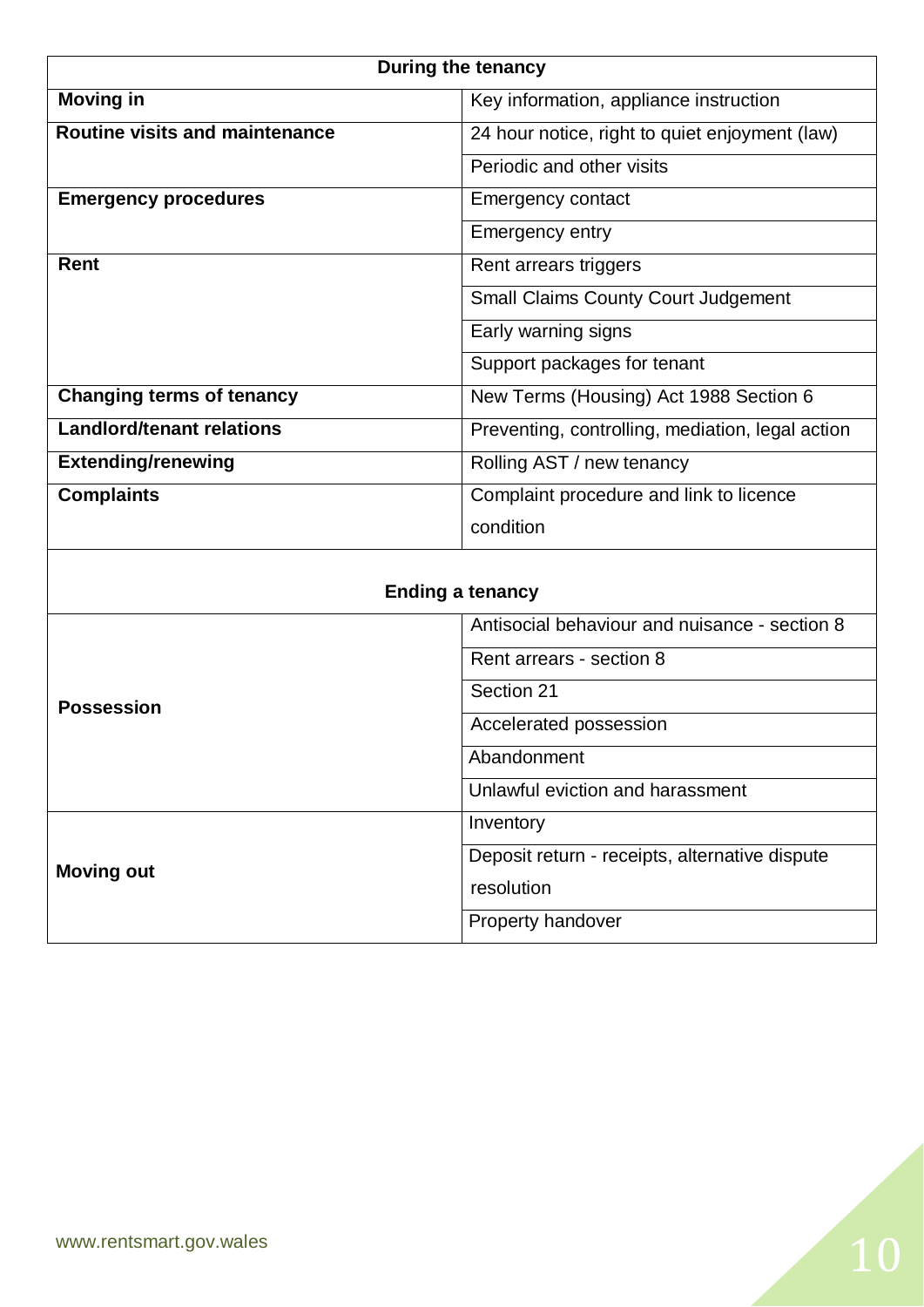# Agent course requirements

Courses must provide content on statutory and contractual requirements and best practice, making it clear the difference between each. In addition, the agent must understand their duties to landlords and to tenants, tenant's obligations, landlord's obligations and their role as agents in the letting and managing process.

The course content can be delivered in any order or under any number of modules; as long as the overarching learning outcomes are met. When delivering courses through an online platform, training providers should ensure courses are at a minimum, interactive and engaging, providing an environment that stimulates learning.

The course approval assessment process will consider whether there is an adequate validation process. Rent Smart Wales will require that the validation process involves a robust examination process which demonstrates that learners have a very good understanding of the syllabus covered.

This content is relevant for any course aimed at agents and their staff (defined as 'connected persons') who must undertake licensing training under the legislation either as part of an initial or renewal licence application. You must ensure all areas listed below are covered in your course content that must complete licensing training under the legislation. You should ensure all areas listed below are covered in your course content.

| The Housing (Wales) Act 2014 |                                                                       |
|------------------------------|-----------------------------------------------------------------------|
| <b>Rent Smart Wales</b>      | Overview, purpose of legislation, Welsh<br>Government<br>Registration |
|                              | Licensing                                                             |
|                              | <b>Conditions/Code of Practice</b>                                    |
|                              | Fit and proper person                                                 |
|                              | Training                                                              |
|                              | Enforcement                                                           |
|                              | <b>Agent Audit (Rent Smart Wales)</b>                                 |
|                              | Renewing a licence                                                    |
|                              |                                                                       |

#### **Agent course content for initial licence application**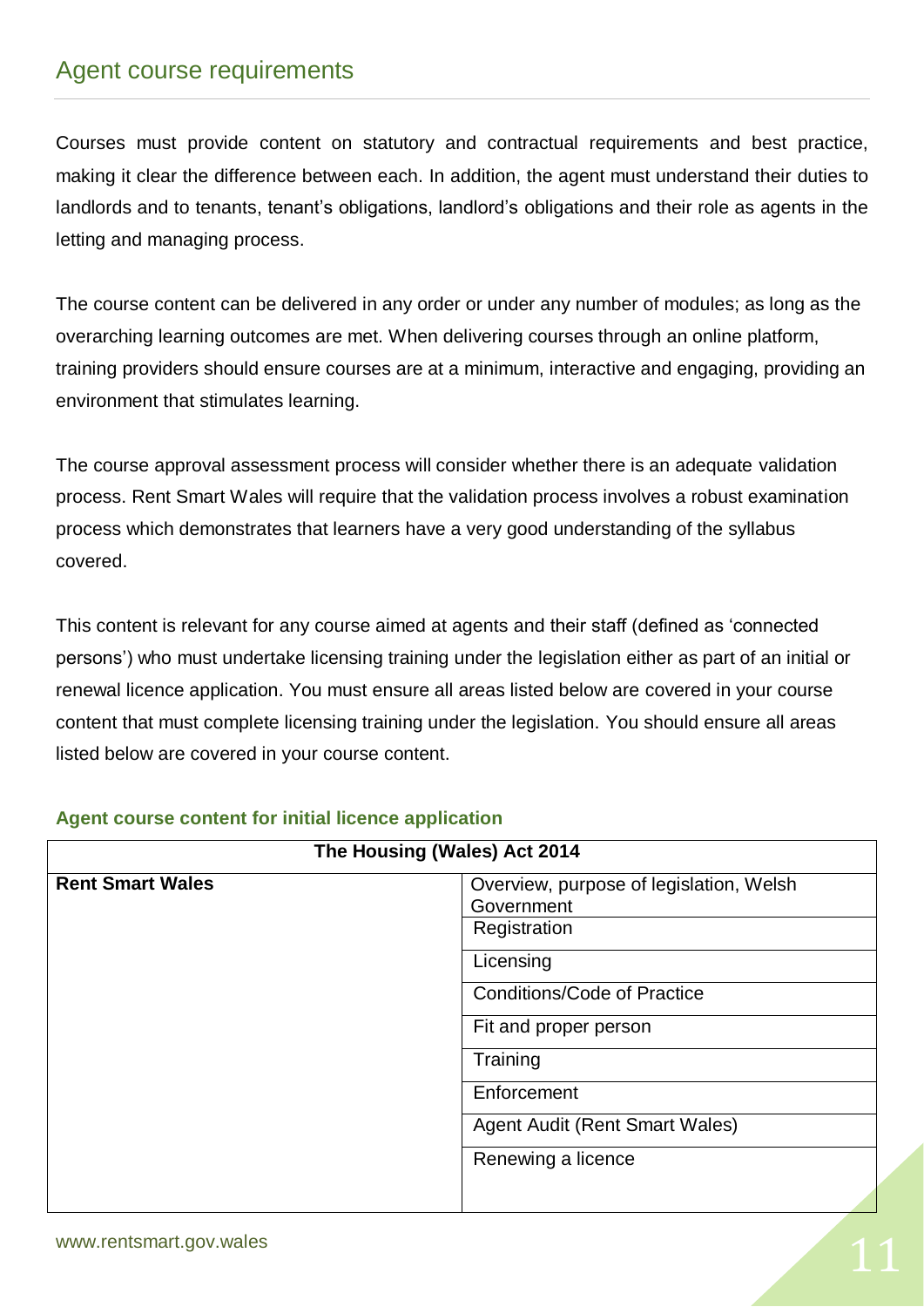| <b>Agent business considerations</b> |                                               |
|--------------------------------------|-----------------------------------------------|
| <b>Contracts</b>                     | Written                                       |
|                                      | Verbal                                        |
|                                      | Cancellation                                  |
|                                      | Principles of contract law                    |
|                                      | <b>Consumer contracts</b>                     |
|                                      | Power of attorney                             |
|                                      | "Connected Person" under Housing (Wales) Act  |
|                                      | 2014                                          |
| <b>Terms of business</b>             | Fees                                          |
|                                      | Client money protection                       |
|                                      | Accounting and audit trail                    |
|                                      | Start/finish of termination                   |
|                                      | Estoppel                                      |
|                                      | Employee contract                             |
| <b>Consumer protection</b>           | Tenant fee ban                                |
|                                      | <b>Consumer Contracts Regulations 2013</b>    |
|                                      | Local authority enforcement                   |
| Law of agency                        | Limit of authority                            |
|                                      | Outside of the law                            |
|                                      | Statutory and common law                      |
|                                      | Supply of Goods And Services Act 1982 -       |
|                                      | Section 13                                    |
|                                      | Verbal authority                              |
|                                      | Duty of care and skill                        |
|                                      | Key relationships impacting the business      |
| Who's who                            | Agent, landlord, tenant                       |
| Agent's duties to a landlord         | Obedience, loyalty, to account, performance,  |
|                                      | disclosure                                    |
| Landlord's duties to the agent       | Remuneration, indemnity, lien                 |
| Agent's duties to a tenant           | Impartiality, duty of care, Equality Act 2010 |
|                                      | <b>Pre-tenancy considerations</b>             |
| <b>Permissions/instructions</b>      | Freeholder                                    |
|                                      | Mortgage provider                             |
|                                      | Insurance company                             |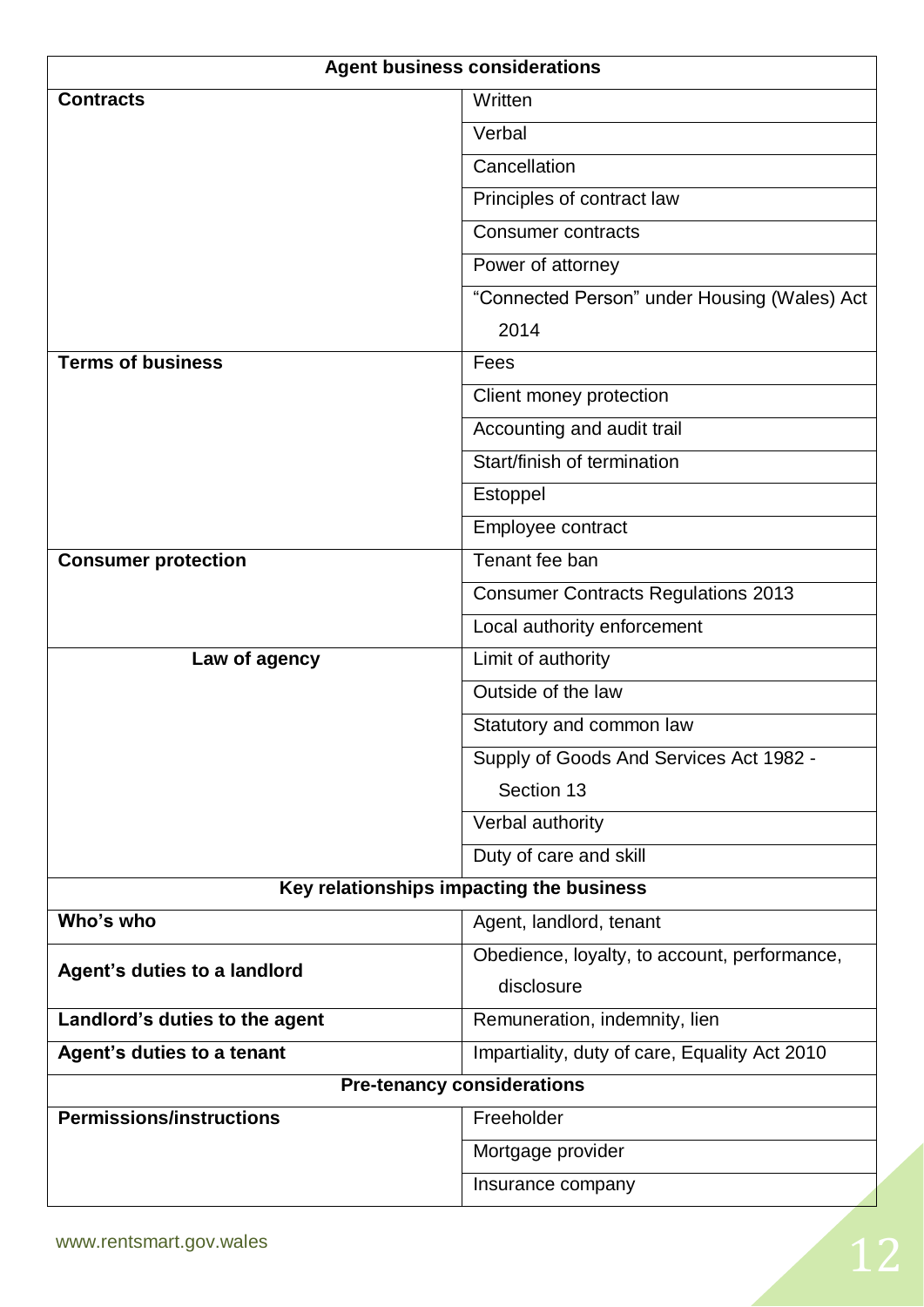|                                              | Rent Smart Wales registration/licence          |
|----------------------------------------------|------------------------------------------------|
| <b>Tax</b>                                   | Income tax (HMRC)                              |
|                                              | Capital gains tax                              |
|                                              | Inheritance tax                                |
|                                              | Council tax                                    |
| <b>Property investment</b>                   | Investing in a property                        |
|                                              | Private rented sector (prs) market             |
| Where to get advice/advising clients         | Landlord associations                          |
|                                              | Agent associations                             |
|                                              | <b>Rent Smart Wales Code of Practice</b>       |
| <b>Letting options</b>                       | Landlord self-manage                           |
|                                              | Agent let only, letting & rent                 |
|                                              | Collection, full management                    |
| <b>Insurance</b>                             | Building and contents                          |
|                                              | Landlord insurance                             |
|                                              | Professional indemnity                         |
|                                              | Public liability (contractors)                 |
| <b>Advertising/marketing</b>                 | Fees / breakdown and description (CMA          |
|                                              | guidelines)                                    |
|                                              | Lawful instruction to let                      |
| <b>Energy Performance Certificates (EPC)</b> | Indicators at advertising                      |
|                                              | Certificate at viewing                         |
| <b>Energy improvement</b>                    | Legislative changes - request                  |
|                                              | Consent & minimum E rating                     |
| <b>Property improvements</b>                 | Conversions, planning and building regulations |
| Setting up a tenancy                         |                                                |
|                                              | Assured shorthold tenancy (AST)                |
|                                              | Assured                                        |
| <b>Types of tenancy</b>                      | Regulated tenancy (Rent Act 1977)              |
|                                              | New legislation: Renting Homes (Wales) Act     |
|                                              | 2016                                           |
|                                              | Subletting and assigning                       |
| <b>Tenancy considerations</b>                | Joint and several tenancy                      |
|                                              | Succession and rights of survivor              |
|                                              | Housing Act 1988 tenant                        |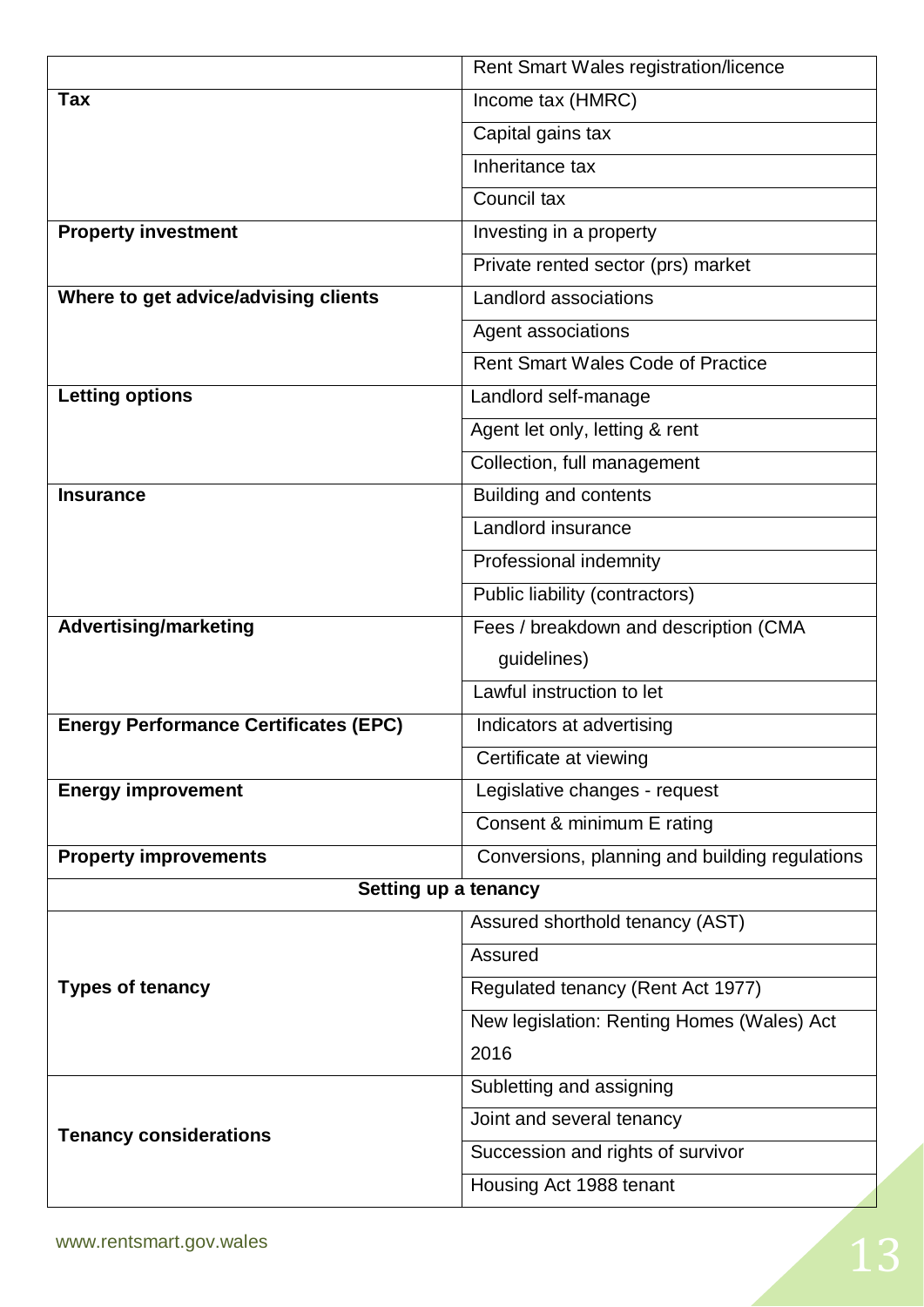|                                                  | <b>Rental licences</b>                            |
|--------------------------------------------------|---------------------------------------------------|
|                                                  | Written - best practice                           |
| <b>Tenancy agreements</b>                        | Verbal                                            |
|                                                  | Unfair terms                                      |
|                                                  | Interview & references or reference service       |
| <b>Vetting tenants</b>                           | Guarantor                                         |
|                                                  | ID checks, immigration status                     |
| <b>Protection of information</b>                 | Data Protection Act 1998                          |
|                                                  | Deposit protection schemes                        |
| <b>Tenancy deposits</b>                          | Inventory (receipts)                              |
|                                                  | Bond guarantee schemes                            |
| <b>Unlawful discrimination</b>                   | Equality Act 2010                                 |
|                                                  | Agreement with the tenant                         |
| <b>Setting the rent</b>                          | Rent review clause                                |
|                                                  | Rent assessment committee                         |
| Inventories/schedule of condition                | Inventory prepared and signed                     |
|                                                  | Reasonable wear and tear                          |
| <b>Housing Benefits</b>                          | Local housing allowance                           |
|                                                  | <b>Universal Credit</b>                           |
|                                                  | Who is responsible for paying                     |
| <b>Utilities</b>                                 | Record of meter readings                          |
|                                                  | Welsh Water Regulations 2014 - Landlord Tap       |
|                                                  | Responsibilities and liabilities of an agent      |
| Law - statute, contract and common               | Landlord and Tenant Act 1985 - repair             |
|                                                  | responsibilities                                  |
|                                                  | Implied terms and expressed terms                 |
| <b>Housing Health &amp; Safety Rating System</b> | Housing Act 2004                                  |
|                                                  | Common hazards - 29 hazards                       |
|                                                  | Enforcement                                       |
| Key health & safety legislation                  | Electrical Safety Regulations (1994)              |
|                                                  | Fire Safety Regulations (FSO 2005)                |
|                                                  | Legionella - Health & Safety at Work Act 1974     |
|                                                  | Asbestos Regulations (2012)                       |
|                                                  | Gas Safety Regulations (1998)                     |
|                                                  | <b>Furniture and Furniture Safety Regulations</b> |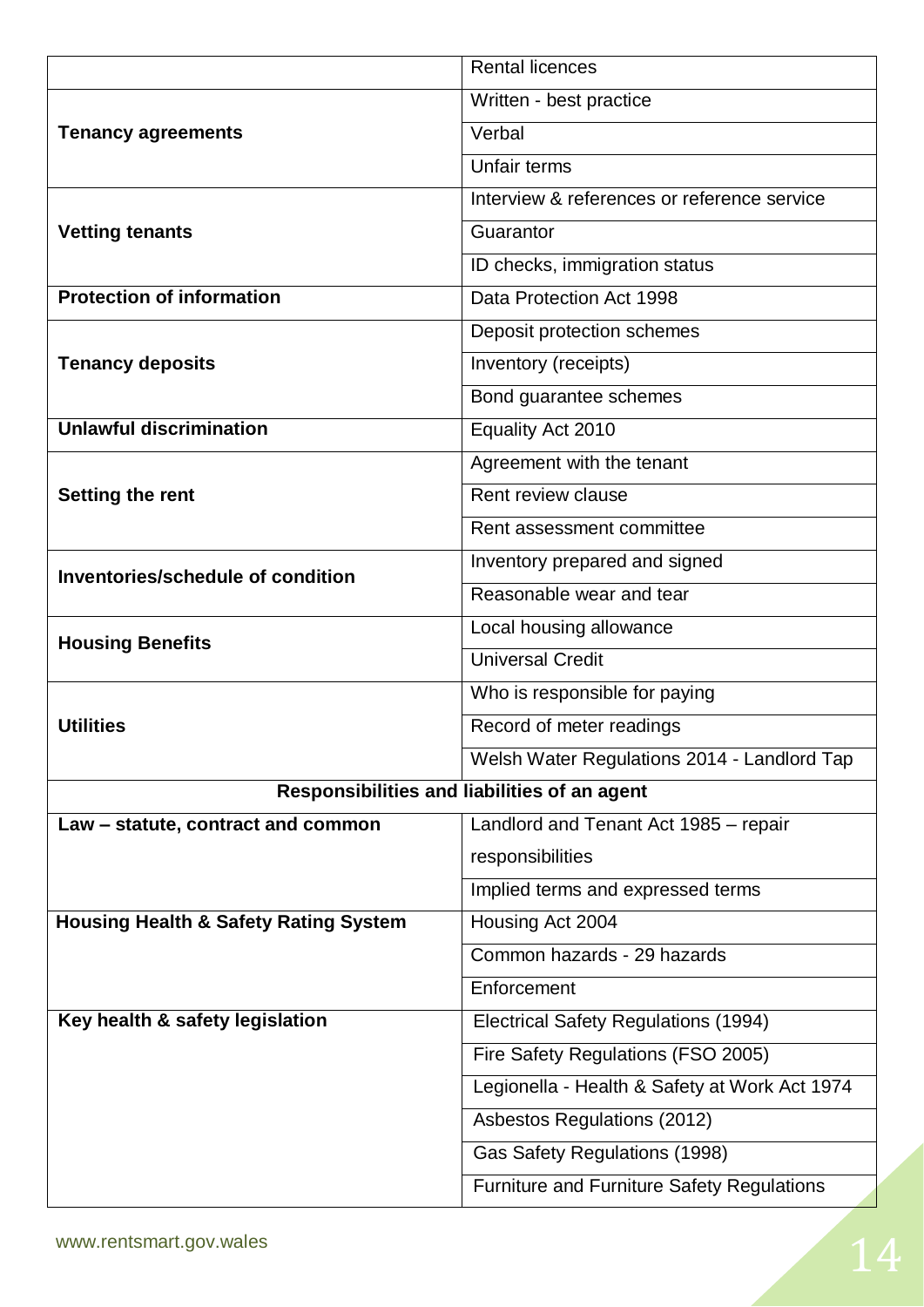|                                           | (1988)                                           |
|-------------------------------------------|--------------------------------------------------|
|                                           | Smoking and Health Act 2016                      |
|                                           | Condensation / damp and mould                    |
|                                           | Disposal of waste                                |
|                                           | Flood                                            |
| Houses of multiple occupation (HMOs)      | Definition of an HMO                             |
|                                           | Duties of an HMO Manager - HMO Regulations       |
|                                           | 2006                                             |
|                                           | Licencing - Housing Act 2004, fit and proper     |
|                                           | Failure to comply - offences                     |
|                                           | Mandatory and additional licencing               |
| <b>Selective licensing</b>                | Brief overview of selective licensing scheme     |
| <b>Financial and other considerations</b> | <b>Financial Conduct Authority (FCA)</b>         |
|                                           | Finance Act 1995                                 |
|                                           | Proceeds of crime                                |
|                                           | Money laundering                                 |
|                                           | Negligence                                       |
| <b>Disposal of waste</b>                  | Duty of care                                     |
|                                           | During the tenancy                               |
| <b>Moving in</b>                          | Key information, appliance instruction           |
| Routine visits and maintenance            | 24 hour notice, right to quite enjoyment         |
| <b>Emergency procedures</b>               | <b>Emergency contact</b>                         |
|                                           |                                                  |
|                                           | Emergency entry                                  |
| Rent                                      | Collection                                       |
|                                           | Rent books (weekly)                              |
|                                           | Section 13 Housing Act 1988                      |
|                                           | Rent arrear triggers                             |
|                                           | <b>Small Claims County Court Judgement</b>       |
| <b>Changing terms of tenancy</b>          | New Terms (Housing) Act 1988 Section 6           |
| <b>Landlord/tenant relations</b>          | Preventing, controlling, mediation, legal action |
| <b>Extending/renewing</b>                 | Rolling AST / new tenancy                        |
| <b>Improving energy efficiency</b>        | Tenant rights, grants and schemes                |
| <b>Complaints</b>                         | Timely response                                  |
|                                           | <b>Residential Property Tribunal</b>             |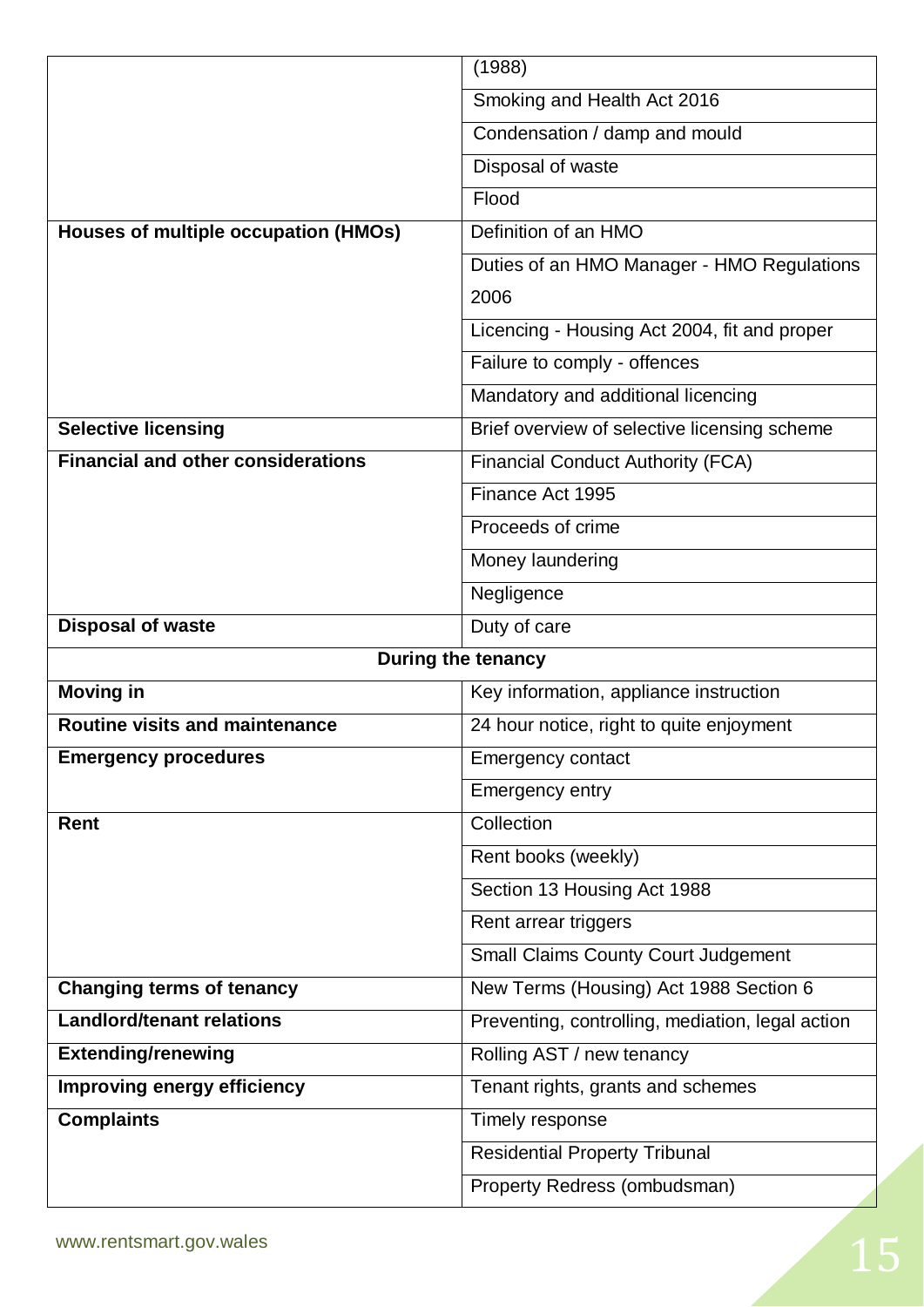| <b>Ending a tenancy</b>              |                                                   |
|--------------------------------------|---------------------------------------------------|
| <b>Possession</b>                    | Antisocial behaviour and nuisance - section 8     |
|                                      | Rent arrears - Section 8                          |
|                                      | Section 21                                        |
|                                      | Accelerated possession                            |
|                                      | Abandonment                                       |
|                                      | Unlawful eviction and harassment                  |
| Termination of tenancy by the tenant | Fixed term/periodic                               |
|                                      | Joint tenancies - notice to quit                  |
| <b>Moving out</b>                    | Utilities - meter readings, informing welsh water |
|                                      | Council tax                                       |
|                                      | Inventory                                         |
|                                      | Deposit return - receipts, alternative dispute    |
|                                      | resolution                                        |
|                                      | Property handover                                 |

#### **Agent course content for renewal licence application**

For licence renewal purposes the course content below has been revised to focus on less topics but the expectation is that the subject matter covered will be in more detail, more practical with the opportunity for additional case studies and discussion. It is not required that the course follows the sequence described below, as long as the topics are covered.

| The Housing (Wales) Act 2014         |                                                         |
|--------------------------------------|---------------------------------------------------------|
| <b>Rent Smart Wales</b>              | Overview and purpose of the legislation                 |
|                                      | Recap of the actions taken to comply by the<br>licensee |
|                                      | Benefits of RSW and encourage sign up for<br>updates    |
|                                      | Duty to keep information up to date                     |
|                                      | Licence conditions and safeguards                       |
|                                      | <b>Rent Smart Wales Code of Practice</b>                |
|                                      | Enforcement and compliance                              |
|                                      | <b>Agent Audit (Rent Smart Wales)</b>                   |
|                                      | Renewing a registration / licence                       |
| <b>Agent business considerations</b> |                                                         |
| <b>Terms of business</b>             | Fees                                                    |
|                                      | Client money protection                                 |
|                                      | Accounting and audit trail                              |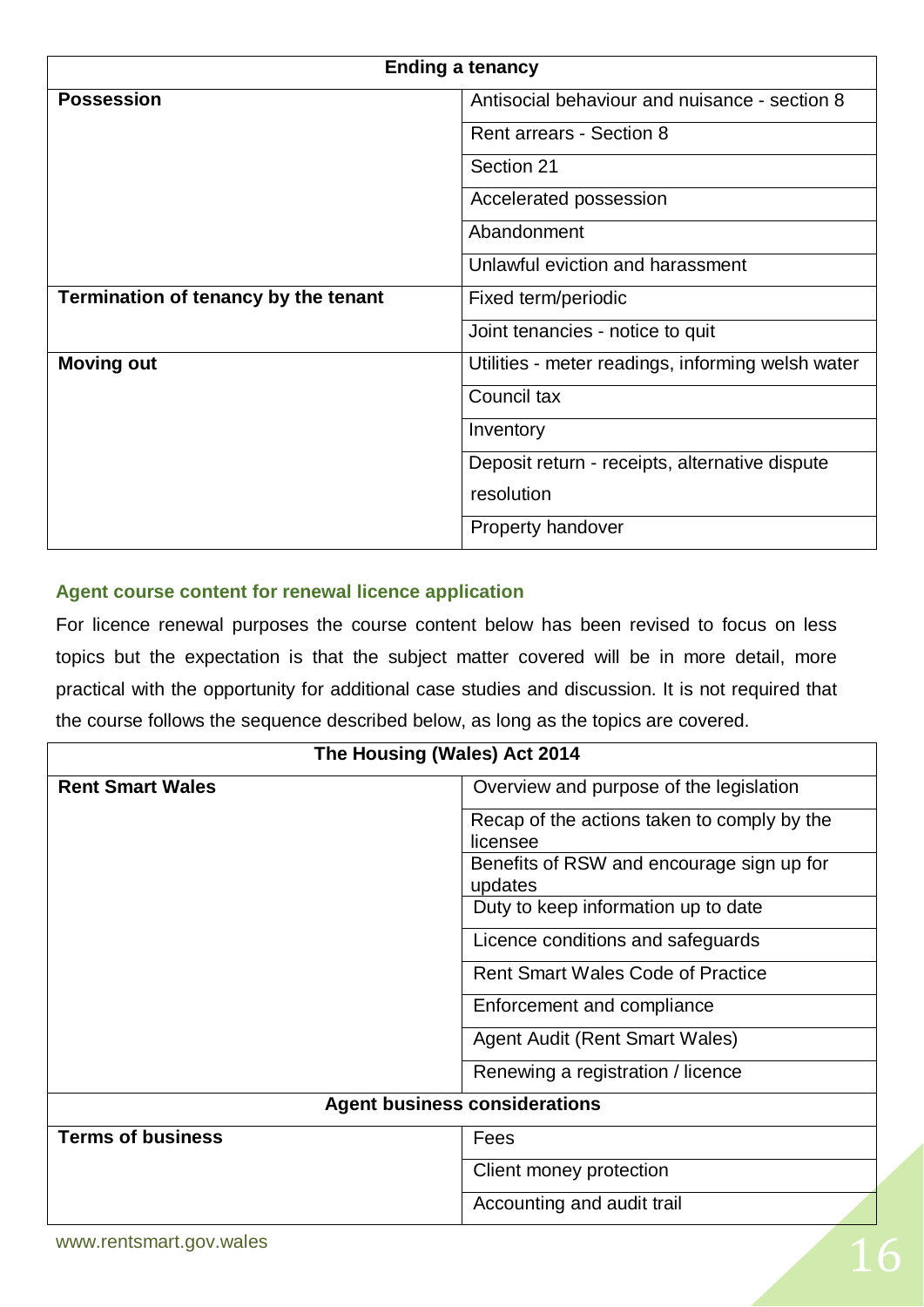|                                          | Start/finish of termination                                |  |
|------------------------------------------|------------------------------------------------------------|--|
|                                          | Estoppel                                                   |  |
|                                          | Employee contract                                          |  |
| <b>Consumer protection</b>               | Tenant fee ban                                             |  |
|                                          | Consumer Rights Act 2015                                   |  |
|                                          | <b>Consumer Contracts Regulations 2013</b>                 |  |
| Key relationships impacting the business |                                                            |  |
| Who's who                                | Agent, landlord, tenant                                    |  |
| Agent's duties to a landlord             | Obedience, loyalty, to account, performance,<br>disclosure |  |
| Landlord's duties to the agent           | Remuneration, indemnity, lien                              |  |
| Agent's duties to a tenant               | Impartiality, duty of care, Equality Act 2010              |  |
| <b>Pre-tenancy considerations</b>        |                                                            |  |
| <b>Target audience</b>                   | Working with vulnerable tenants and support                |  |
|                                          | packages                                                   |  |
|                                          | Student lets, additional challenges                        |  |
| <b>Permissions/instructions</b>          | Freeholder                                                 |  |
|                                          | Mortgage provider                                          |  |
|                                          | Insurance company                                          |  |
|                                          | Rent Smart Wales registration/licence                      |  |
| <b>Insurance</b>                         | <b>Building and contents</b>                               |  |
|                                          | Landlord insurance                                         |  |
|                                          | Professional indemnity                                     |  |
|                                          | Public liability (contractors)                             |  |
| <b>Advertising/marketing</b>             | Fees / breakdown and description (CMA                      |  |
|                                          | guidelines)                                                |  |
|                                          | Lawful instruction to let                                  |  |
| <b>Energy performance</b>                | Indicators at advertising                                  |  |
|                                          | Certificate at viewing                                     |  |
|                                          | Minimum legal standard                                     |  |
|                                          | Conversions, planning and building regulations             |  |
| <b>Property improvements</b>             | approval approval and approval and examples                |  |
|                                          | Setting up a tenancy                                       |  |
| <b>Tenancies</b>                         | New legislation: Renting Homes (Wales) Act                 |  |
|                                          | 2016                                                       |  |
|                                          | Subletting and assigning                                   |  |
|                                          |                                                            |  |
| www.rentsmart.gov.wales                  |                                                            |  |
|                                          |                                                            |  |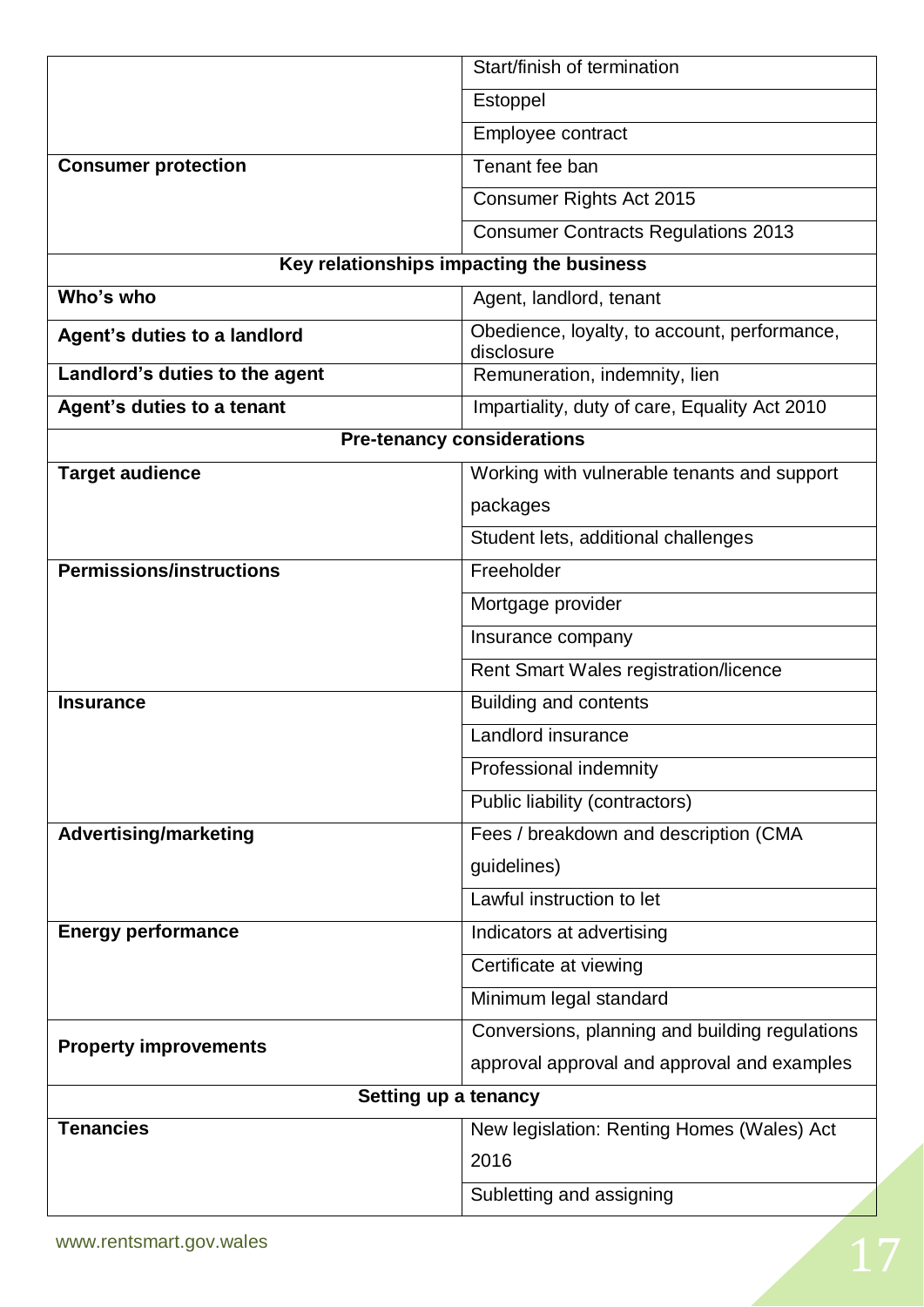|                                             | Joint and several tenancy                        |  |
|---------------------------------------------|--------------------------------------------------|--|
|                                             | Succession and rights of survivor                |  |
|                                             | Housing Act 1988 tenant                          |  |
|                                             | <b>Rental licences</b>                           |  |
| <b>Tenancy agreements</b>                   | Setting up a tenancy appropriately and correctly |  |
|                                             | Unfair terms                                     |  |
| <b>Vetting tenants</b>                      | Interview & references or reference service      |  |
|                                             | Guarantor                                        |  |
|                                             | ID checks, immigration status                    |  |
| <b>Protection of information</b>            | Data Protection Act 1998 and GDPR                |  |
| <b>Tenancy deposits</b>                     | Deposit protection schemes                       |  |
|                                             | Inventory (receipts)                             |  |
|                                             | Legal compliance requirements and pitfalls       |  |
| <b>Unlawful discrimination</b>              | Equality Act 2010 protected characteristics and  |  |
|                                             | relevant case law                                |  |
| <b>Setting the rent</b>                     | Importance of dialogue with tenant               |  |
|                                             | Relevant legal processes - Section 13 Housing    |  |
|                                             | Act 1988                                         |  |
| Inventories/schedule of condition           | Inventory prepared and signed                    |  |
|                                             | Reasonable wear and tear                         |  |
| <b>Financial assistance</b>                 | Local housing allowance (current)                |  |
|                                             | Universal Credit (new)                           |  |
|                                             | <b>Tenancy Saver Loan</b>                        |  |
|                                             | Other grant assistance for landlords and tenants |  |
| <b>Utilities</b>                            | Notifying suppliers                              |  |
|                                             | Welsh Water Regulations 2014 - Landlord Tap      |  |
| Responsibilities and liabilities of a agent |                                                  |  |
| Law - statute, contract and common          | Landlord and Tenant Act 1985 - repair            |  |
|                                             | responsibilities                                 |  |
|                                             | Implied terms and expressed terms                |  |
| Key health & safety legislation             | Electrical Safety Regulations (1994)             |  |
|                                             | Fire Safety Regulations (FSO 2005)               |  |
|                                             | Legionella - Health & Safety at Work Act 1974    |  |
|                                             | Asbestos Regulations (2012)                      |  |
|                                             | Gas Safety Regulations (1998)                    |  |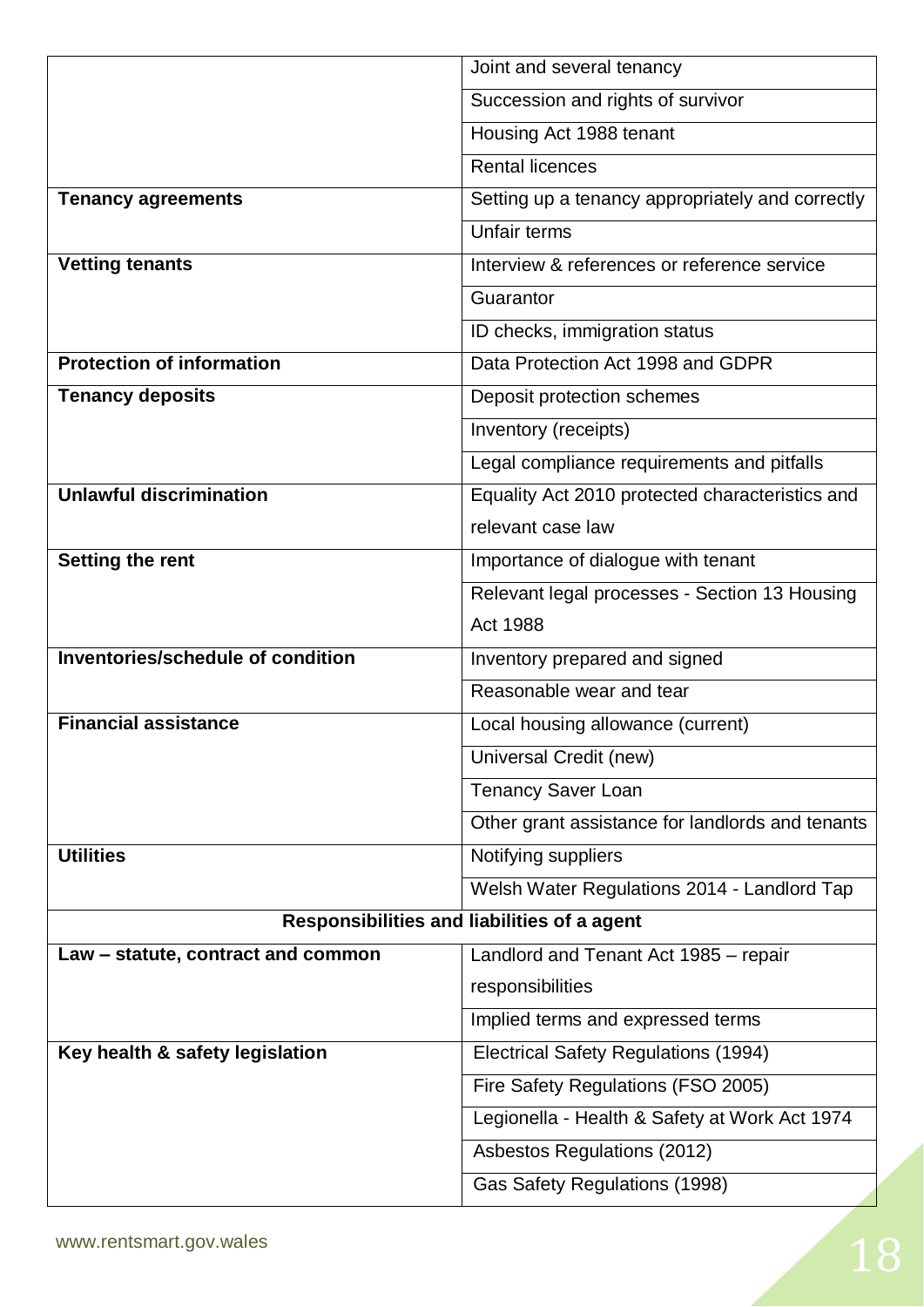|                                                  | <b>Furniture and Furniture Safety Regulations</b> |  |
|--------------------------------------------------|---------------------------------------------------|--|
|                                                  | (1988)                                            |  |
|                                                  | Window Covering Safety (EN13120)                  |  |
|                                                  | Smoking and Health Act 2016                       |  |
|                                                  | Condensation / damp and mould                     |  |
|                                                  | Disposal of waste                                 |  |
|                                                  | Flood                                             |  |
| <b>Housing Health &amp; Safety Rating System</b> | Housing Act 2004                                  |  |
|                                                  | Common hazards - 29 hazards                       |  |
|                                                  | Detail on specific hazard avoidance in relation   |  |
|                                                  | to:                                               |  |
|                                                  |                                                   |  |
|                                                  | Condensation damp and mould                       |  |
|                                                  | Infection control                                 |  |
|                                                  | Fire safety                                       |  |
|                                                  | Slips, trips and falls and protection from        |  |
|                                                  | accidents                                         |  |
| <b>Disposal of waste</b>                         | Duty of care                                      |  |
|                                                  | Legal framework                                   |  |
|                                                  |                                                   |  |
| During the tenancy                               |                                                   |  |
| <b>Moving in</b>                                 | Key information, appliance instruction            |  |
| <b>Routine visits and maintenance</b>            | 24 hour notice, right to quite enjoyment          |  |
|                                                  | Designation and advanced attack                   |  |

|                                  | Periodic and other visits                        |
|----------------------------------|--------------------------------------------------|
| <b>Emergency procedures</b>      | <b>Emergency contact</b>                         |
|                                  | Emergency entry                                  |
| Rent                             | Rent arrear triggers                             |
|                                  | <b>Small Claims County Court Judgement</b>       |
|                                  | Early warning signs                              |
|                                  | Support packages for tenant                      |
| <b>Changing terms of tenancy</b> | New Terms (Housing) Act 1988 Section 6           |
| <b>Landlord/tenant relations</b> | Preventing, controlling, mediation, legal action |
| <b>Extending/renewing</b>        | Rolling AST /new tenancy                         |
| <b>Complaints</b>                | Complaint procedure and link to licence          |
|                                  | condition                                        |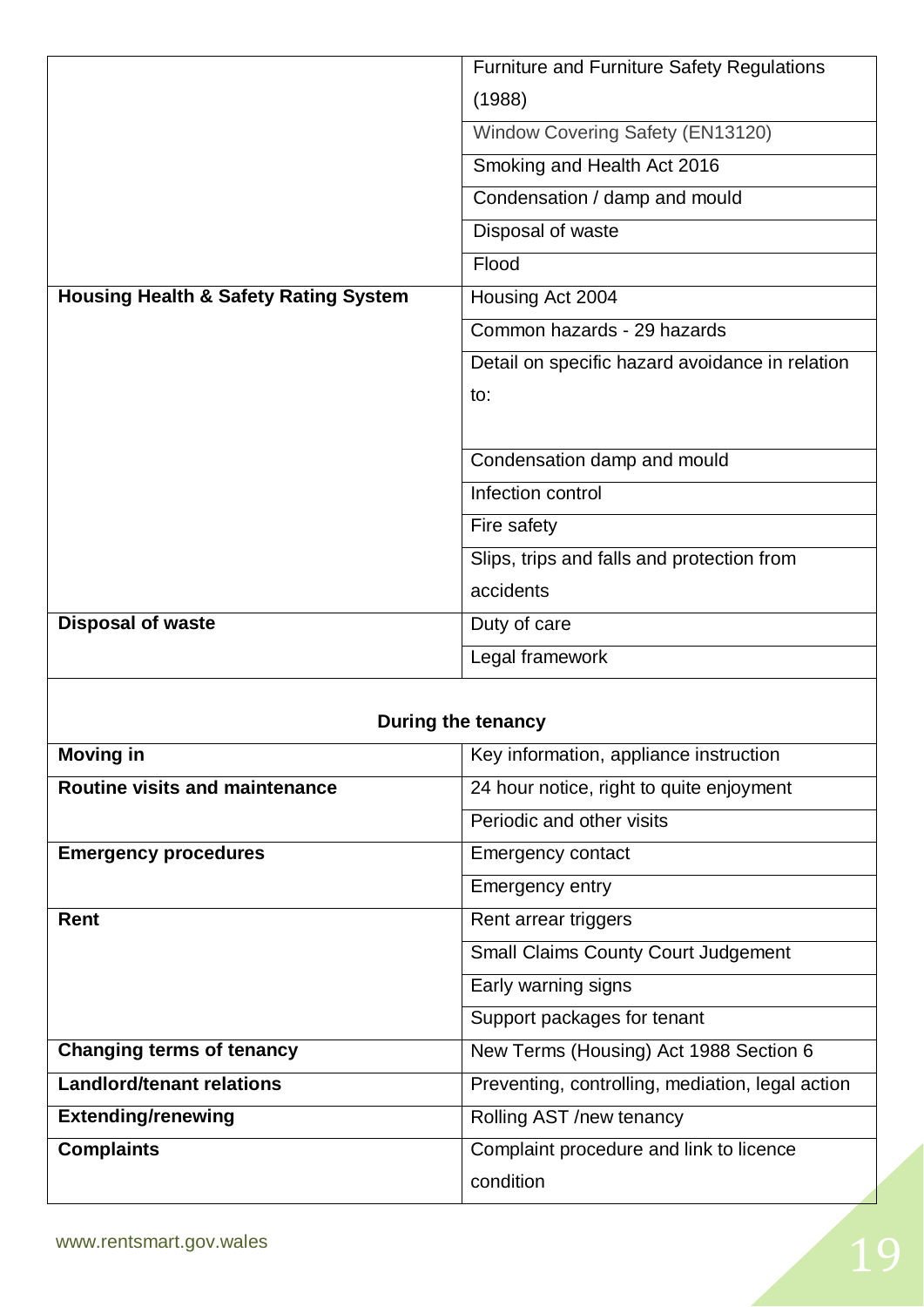|                         | <b>Property redress</b>                        |  |
|-------------------------|------------------------------------------------|--|
| <b>Ending a tenancy</b> |                                                |  |
| <b>Possession</b>       | Antisocial behaviour and nuisance - Section 8  |  |
|                         | Rent arrears - Section 8                       |  |
|                         | Section 21                                     |  |
|                         | Accelerated possession                         |  |
|                         | Abandonment                                    |  |
|                         | Unlawful eviction and harassment               |  |
| <b>Moving out</b>       | Inventory                                      |  |
|                         | Deposit Return - receipts, alternative dispute |  |
|                         | Resolution                                     |  |
|                         | Property handover                              |  |

# Course approval conditions

Section 6 of **[The Regulation of Private Rented Housing](http://www.legislation.gov.uk/wsi/2015/1366/contents/made) (Training Requirements) (Wales) [Regulations 2015](http://www.legislation.gov.uk/wsi/2015/1366/contents/made)**, authorises the Licensing Authority to attach or remove a condition or conditions to course approval applications. As part of your course approval, you are required to adhere to a set of conditions. The standard conditions as set out below, however, additional conditions may be imposed by Rent Smart Wales, based on the merits of individual applications. This will be assessed on a case by case basis.

The standard conditions for course approval:

- The course(s) can only be delivered by an authorised training provider under Part 1 of the Housing (Wales) Act 2014
- The Rent Smart Wales branding must be used in accordance with the brand guidelines at all times
- You must notify Rent Smart Wales if any significant changes are made to the course validation method
- You must notify Rent Smart Wales if any significant changes are made to the course content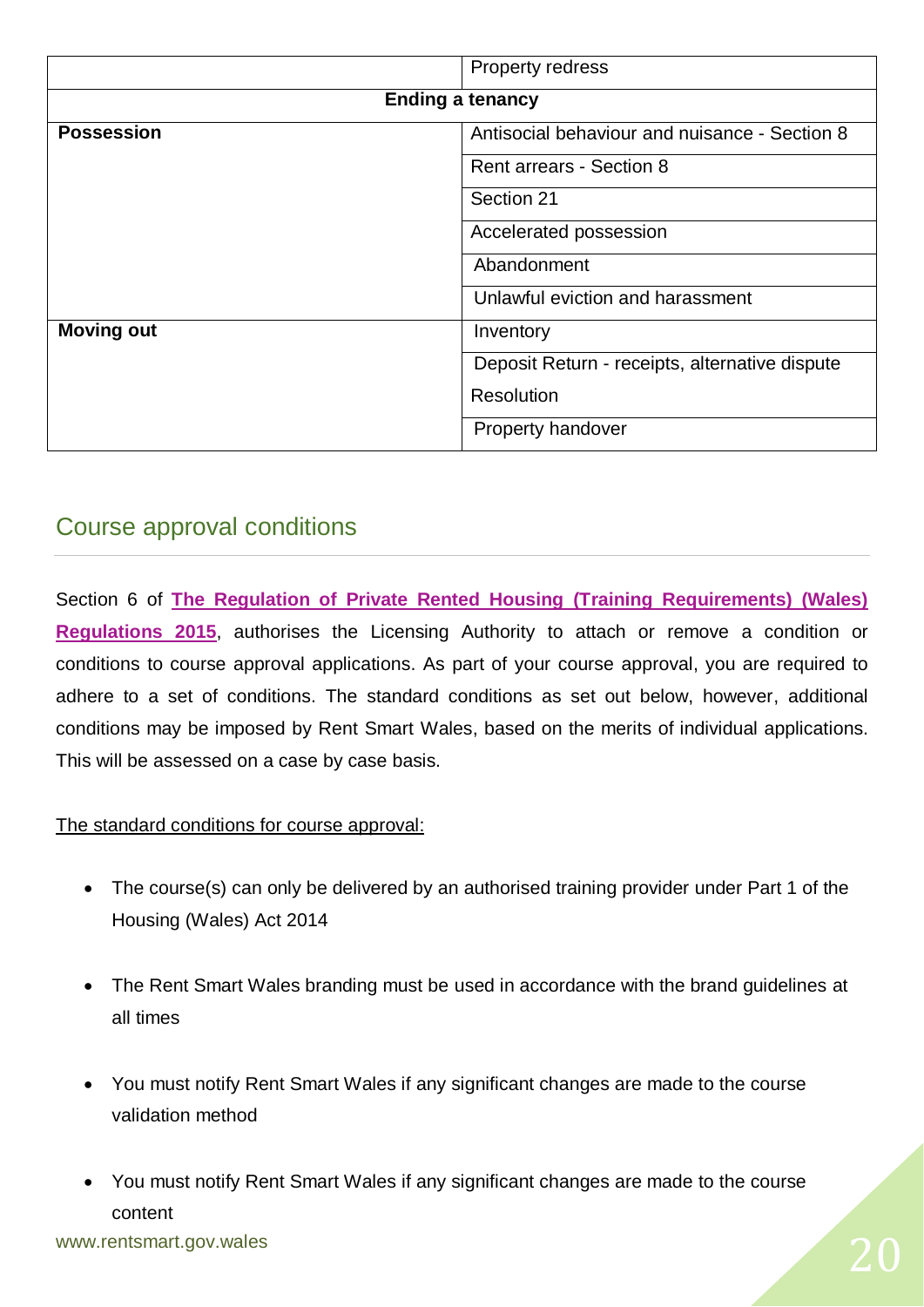- The course syllabus must be kept up to date and amended to reflect any relevant legislative changes impacting Wales, within 28 days of the change
- Training certificates issued to course delegates must be in accordance with that agreed by Rent Smart Wales at the time of your application which needs to include the Rent Smart Wales Approved Landlord / Agent Course logo or if this is not possible, the wording 'Approved Rent Smart Wales Course'. The training certificate is required to include the following disclaimer **'This certificate is not proof of obtaining a licence from Rent Smart Wales; it is only to certify the named person has completed landlord or agent training.'**
- Issued training certificates need to display the full forename and surname of the delegate. Rent Smart Wales reserves the right to request a new certificate to be issued if a certificate does not correspond to the delegate's name on the licence application
- Classroom training courses are to be assessed by a Rent Smart Wales Auditor within the first 3 months (or on first course run) of course approval being granted. Upon course assessment,Rent Smart Wales may issue recommendations which need to be adopted in order for course approval to continue.
- Training which is delivered in a classroom environment must where possible provide meet accessibility standards and have a suitable learning environment
- You / your organisation must adhere to the Data Protection Act 1998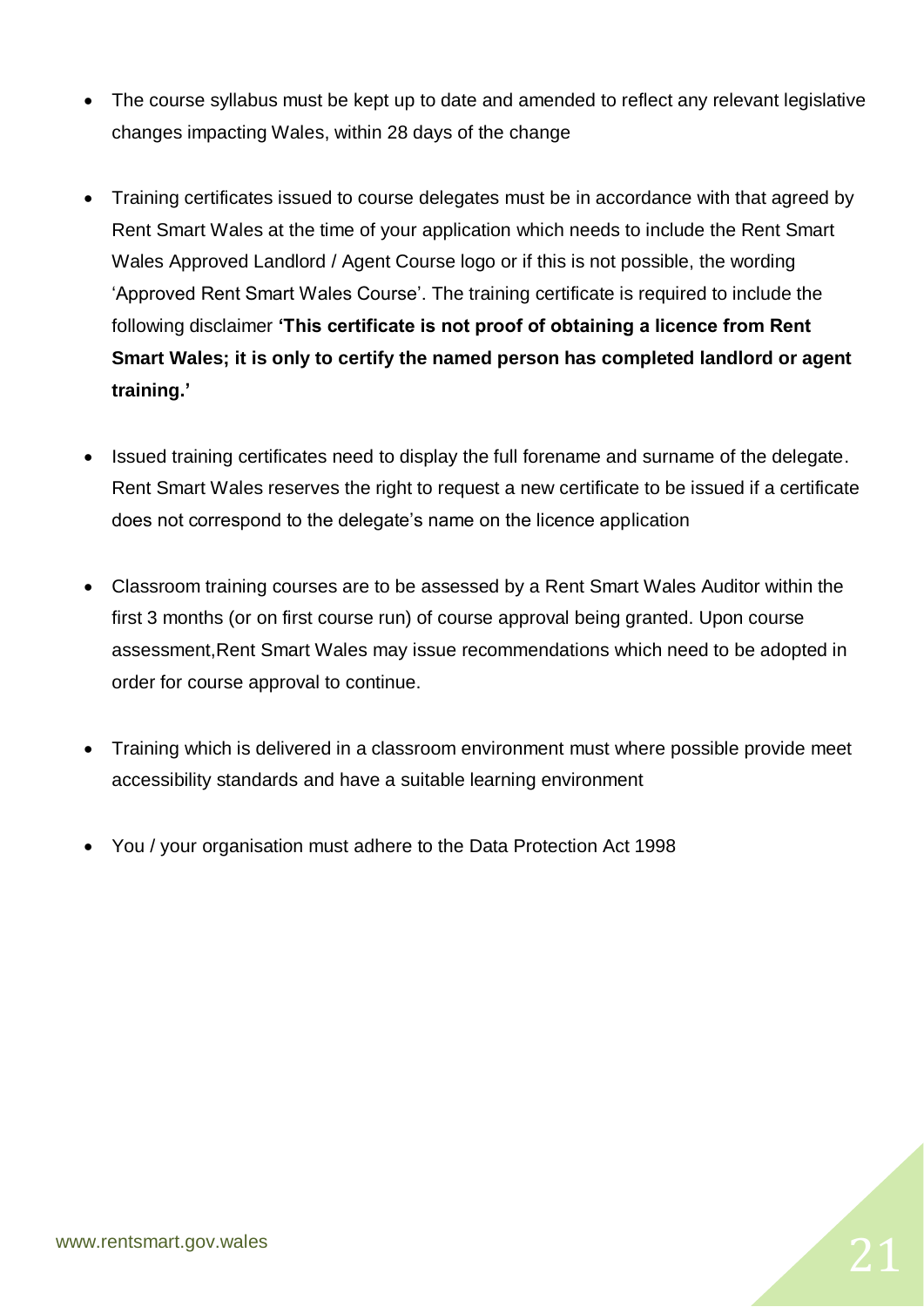When applying for course approval, you are required to provide a set of documents which will support your application. These are listed below:

- Completed course approval form
- Full course syllabus or access to it if course delivered online
- Copy of presentations and handouts
- Three test papers (20 questions minimum each) or 60 pool questions for online tests and respective pass mark (minimum 70%)\*
- Sample Training Certificate
- Sample delegate feedback form

\*Number of questions and test papers as well as the pass mark are evaluated on a case by case.

# Course approval fee

Course approval fees are set out in the Rent Smart Wales Fee Policy 2020 which can be viewed here:<https://www.rentsmart.gov.wales/en/resource-library/>

Rent Smart Wales will not process applications without payment being received.

# Training provider authorisation

Under Regulation 3 of **[The Regulation of Private Rented Housing](http://www.legislation.gov.uk/wsi/2015/1366/contents/made) (Training Requirements) [\(Wales\) Regulations 2015](http://www.legislation.gov.uk/wsi/2015/1366/contents/made)**, the Licensing Authority is authorised to specify general requirements in relation to training (in accordance with 19(2)(b) of the Housing (Wales) Act 2014). Paragraph (b) of regulation 3, stipulates that training is carried out by an authorised training provider or by the Licensing Authority.

# Rent Smart Wales training provider authorisation conditions

Section 6 of **[The Regulation of Private Rented Housing](http://www.legislation.gov.uk/wsi/2015/1366/contents/made) (Training Requirements) (Wales) [Regulations 2015](http://www.legislation.gov.uk/wsi/2015/1366/contents/made)**, grants the Licensing Authority the right to attach or remove a condition or conditions to Training Provider Authorisation applications. As part of your training authorisation approval you are required to adhere to a set of standard conditions. However, additional conditions may be imposed by Rent Smart Wales , based on the merits of individual applications. This will be assessed on a case by case basis.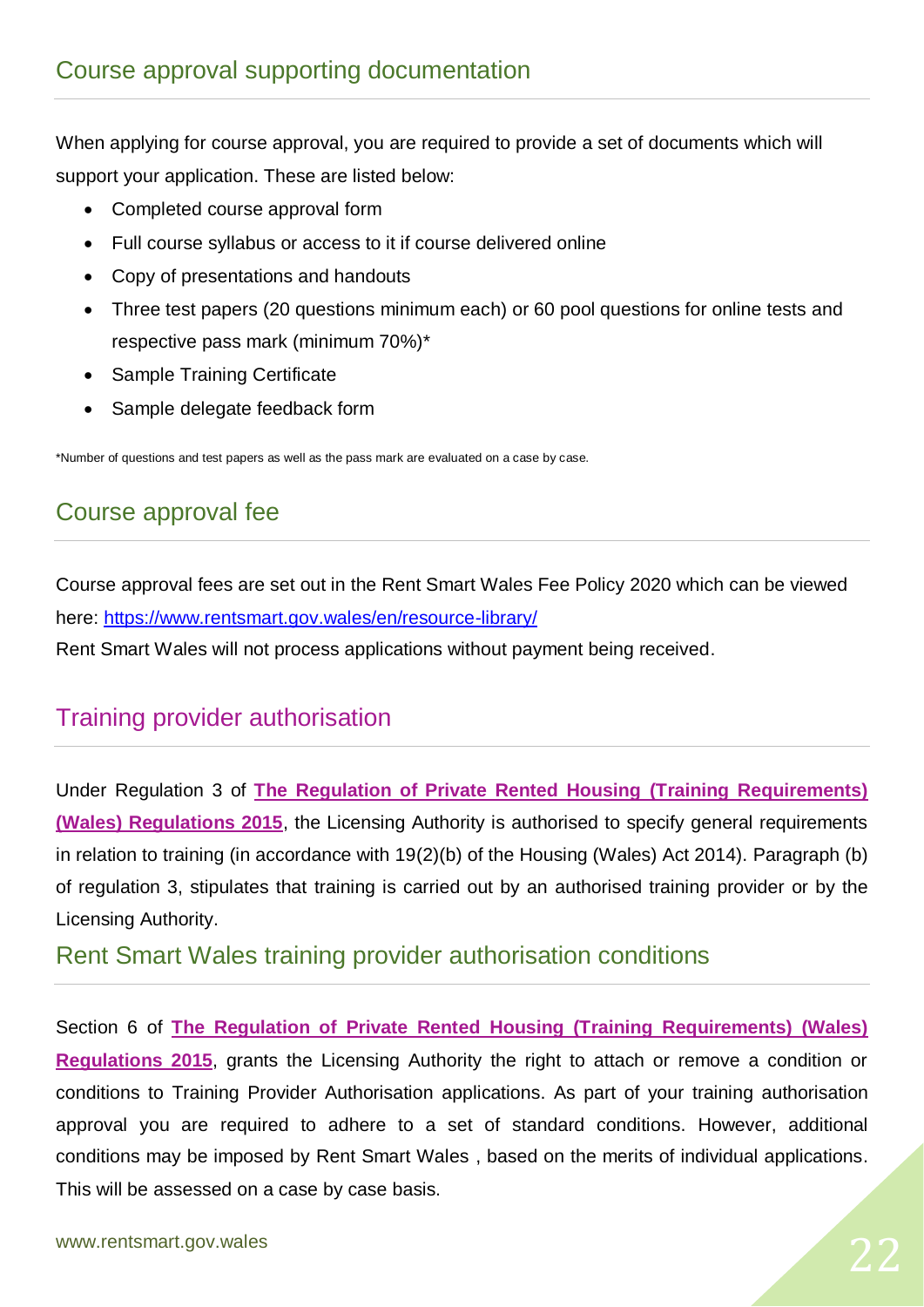#### The standard conditions for training provider authorisation:

- Your authorisation allows you and/or your company to deliver only the course(s) named on your application form which will be approved under Part 1 of the Housing (Wales) Act 2014
- You can only deliver the course(s) named on your application under the name of the approved training provider stated on your application. This authorisation does not allow you to outsource the delivery of the course(s) to any other organisation without the expressed authorisation of Rent Smart Wales
- The Rent Smart Wales branding must be used in accordance with the brand guidelines at all times
- You must implement the validation method strictly in accordance with the requirements of the Course Approval issued under Part 1 of the Housing (Wales) Act 2014. Any changes to the validation method must be agreed with Rent Smart Wales prior to implementation
- You must update presentation slides and training delivery to reflect significant changes made to the Approved Course syllabus immediately
- The minimum experience and qualifications set out in your application must be maintained for all trainers employed by your company who deliver Rent Smart Wales approved courses
- Only the trainers listed on your application are authorised to deliver the Rent Smart Wales approved training courses. Rent Smart Wales must be notified if any trainers cease to deliver the course(s). The addition of new trainers is subject to Rent Smart Wales approval; until such approval has been granted new trainers cannot deliver training course(s)
- All trainers (and all persons associated with the organisation/company) need to be fit and proper to represent Rent Smart Wales. If a trainer or anyone they are associated with or formerly associated with has unspent convictions such as those listed below, Rent Smart Wales must be made aware in order that a decision is made as to whether this will affect the ability of the trainer to represent the service. A list of applicable offences is as follows: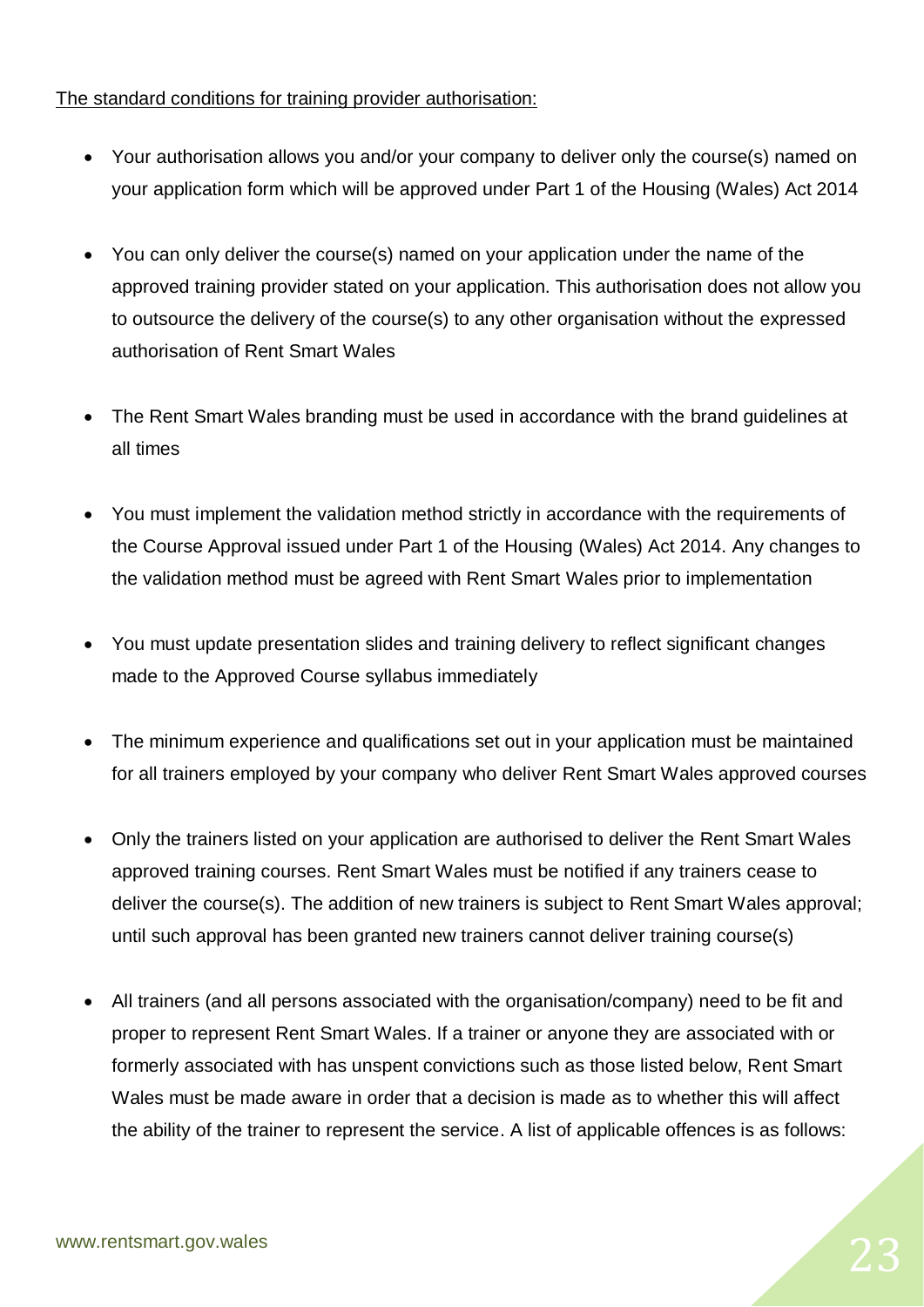- (a) Committed any offence involving:
	- Fraud and other dishonesty;
	- Violence, firearms or drugs;
	- Any offence listed in Schedule 3 to the Sexual Offences Act 2003 ( offences attracting notification requirements);
- (b) Practised unlawful discrimination or harassment on the ground of any characteristic which is a protected characteristic under section 4 of the Equality Act 2010, or victimised another person contrary to the Act, in or in connection with carrying on of any business.
- (c) Contravened any provision of the law relating to housing or landlord tenant such as:
	- Unlawfully evicted a tenant; Been refused a House in Multiple Occupation licence or selective licence under the Housing Act 2004;
	- Had a licence revoked for breach of any conditions under the Housing Act 2004;
	- Been subject to a Management Order under the Housing Act 2004; Failed to comply with a Housing Notice (requiring works etc.) served by a local authority;
	- Been subject to complaints from tenants or other sources, regarding serious or repeated breaches of the conditions of a licence under the Housing Act 2004.

In addition, you and/or your organisation must obtain the necessary assurances from all of your trainers, who are landlords of properties in Wales, that they will run their properties in accordance with all relevant legislation and the Rent Smart Wales Code of Practice.

- You must provide quarterly figures for the total number of agents and/or landlords who have completed the course(s) named on your application. You must provide the quarterly figures within 28 days of the request
- You and /or your organisation agree to be audited by Rent Smart Wales as stipulated by section 10 of The Regulations of Private Rented Housing (Training Requirements) (Wales) Regulations 2015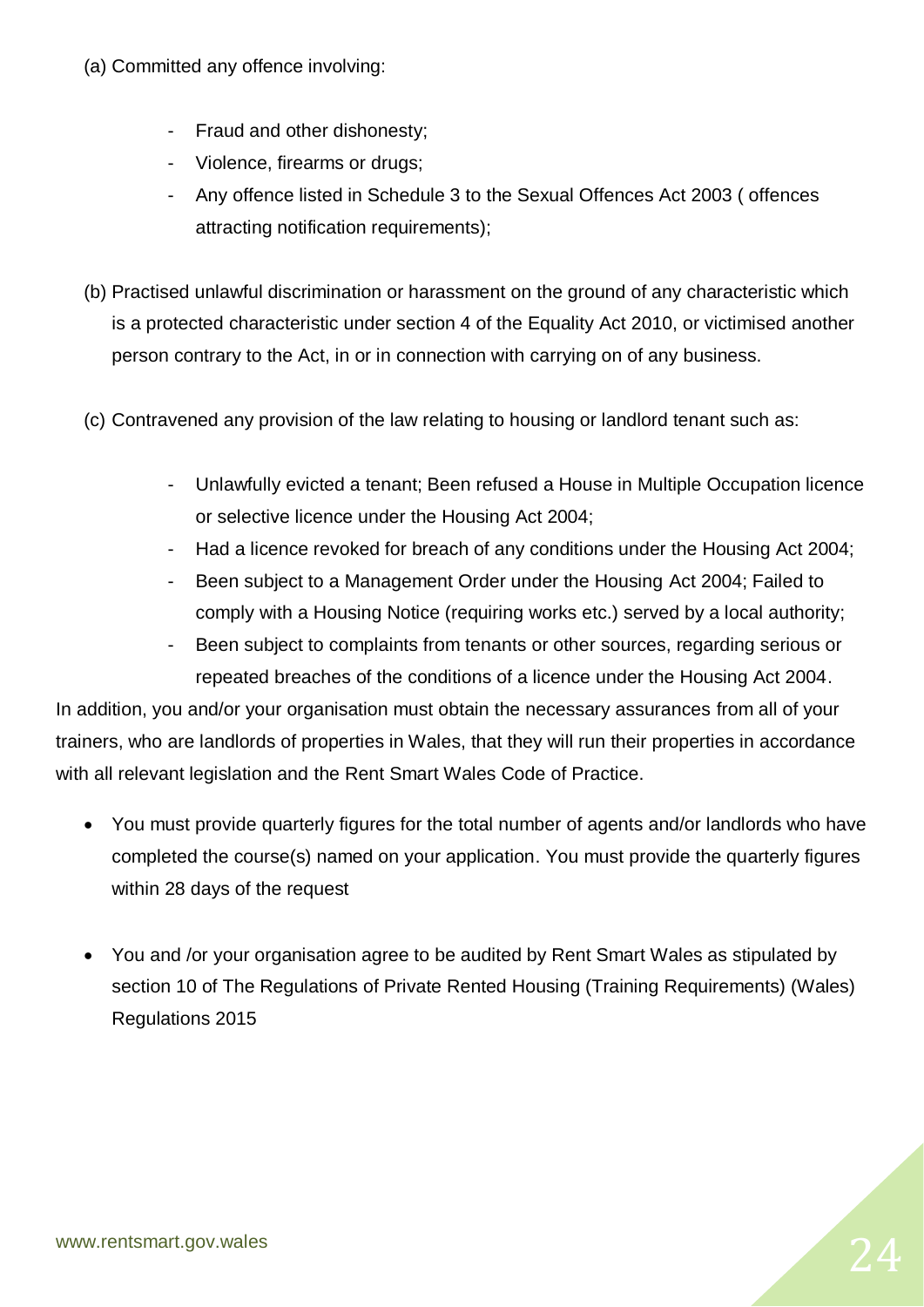When applying for training provider authorisation, you are required to provide a set of documents which will support your application. These are listed below and are mandatory:

- Completed training provider authorisation form
- Trainers CV (including training certificates)
- Trainer monitoring process
- Trainer code of conduct/practice
- Data protection policy
- Course/booking cancellation policy
- Complaints procedure
- Sample delegate feedback form

# Training authorisation fee

Training provider authorisation fees are set out in the Rent Smart Wales Fee Policy 2020 which can be viewed here:<https://www.rentsmart.gov.wales/en/resource-library/> Rent Smart Wales will not process applications without payment being received

# Rent Smart Wales Audit

Under Regulation 10 of **[The Regulation of Private Rented Housing](http://www.legislation.gov.uk/wsi/2015/1366/contents/made) (Training Requirements) [\(Wales\) Regulations 2015](http://www.legislation.gov.uk/wsi/2015/1366/contents/made)**, the Licensing Authority has the right to monitor an authorised training provider. (1) An authorised training provider must, on request from the licensing authority, supply to the licensing authority;

- a) such information concerning the authorised training provider's administrative arrangements and the conduct of courses and in such manner, as the licensing authority may reasonably require; and
- b) records or other documents (in whatever form they are held) which are kept for the purposes of compliance with these Regulations.

(2) Information or documents (as the case may be) requested under paragraph (1) must be supplied by the authorised training provider within such time limit as the licensing authority may reasonably require or as soon as reasonably practicable.